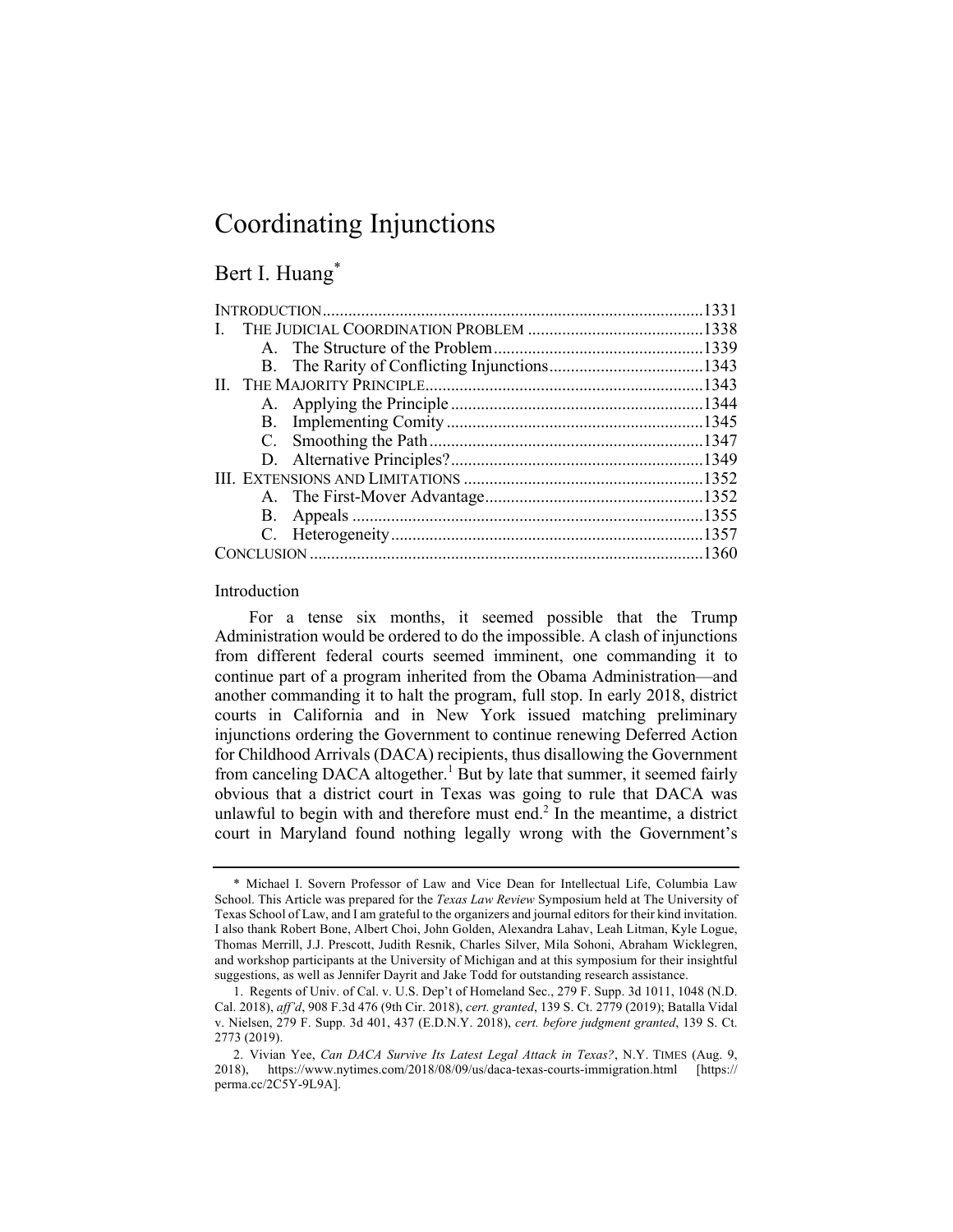rescission,<sup>3</sup> while another across the Potomac in D.C. made the opposite ruling that the rescission should be vacated as unlawful.<sup>4</sup> In this turbulence, everyone braced for a chaotic landing.

And yet the danger was averted. By the time the Supreme Court granted certiorari on the DACA cases nearly a year later, the Government was operating under what turned out to be a neatly matching set of judicial orders. This was not because the district courts had limited their orders to specific parties or geographies. To the contrary, these orders were held up by all as prime examples of so-called nationwide or universal injunctions.<sup>5</sup> And it was certainly not because the judges agreed about the legality of either DACA itself or its rescission. To the contrary, the judge in Texas accepted the Government's arguments that DACA was unlawful; and besides, even those courts ruling against the Government diverged on the ideal scope of relief. Nonetheless, a steady state had emerged that lasted for more than a year: two concurrent injunctions were in effect from the judges in California and New York, identical in scope; these orders were matched, in effect, by a partial stay of vacatur by the judge in D.C.; the judge in Maryland had issued no order at all; and despite his views on the merits, the judge in Texas found reason to deny a contradictory injunction.<sup>6</sup> No appeals court disrupted this arrangement.<sup>7</sup>

How can such consonance emerge among federal judges expressing very different views and, in fact, making contrary rulings? The risk of conflicting injunctions is a familiar beast.<sup>8</sup> It is recognized in the Federal

6. Texas v. United States, 328 F. Supp. 3d 662, 742–43 (S.D. Tex. 2018); *see also* Michael D. Shear, *Federal Judge in Texas Delivers Unexpected Victory for DACA Program*, N.Y. TIMES (Aug. 31, 2018), https://www.nytimes.com/2018/08/31/us/politics/texas-judge-daca.html [https:// perma.cc/5HFQ-WVZT].

<sup>3.</sup> CASA de Md. v. U.S. Dep't of Homeland Sec., 284 F. Supp. 3d 758, 779 (D. Md. 2018), *aff'd in part, vacated in part, rev'd in part*, 924 F.3d 684 (4th Cir. 2019).

<sup>4.</sup> NAACP v. Trump, 315 F. Supp. 3d 457, 474 (D.D.C. 2018), *cert. before judgment granted*, 139 S. Ct. 2779 (2019).

<sup>5.</sup> *See, e.g.*, Amanda Frost, *In Defense of Nationwide Injunctions*, 93 N.Y.U. L.REV. 1065, 1077 (2018) (noting that district courts issued nationwide injunctions in the DACA cases); William P. Barr, *End Nationwide Injunctions*, WALL ST. J. (Sept. 5, 2019, 6:37 PM), https://www.wsj.com /articles/end-nationwide-injunctions-11567723072 [https://perma.cc/HA92-KC9K] (using DACA cases as an example of nationwide injunctions); Alan Feuer, *Second Federal Judge Issues Injunction to Keep DACA in Place*, N.Y. TIMES (Feb. 13, 2018), https://www.nytimes.com/2018/02/13 /nyregion/daca-dreamers-injunction-trump.html [https://perma.cc/CGN6-KTDZ] (characterizing the ruling in one of the DACA cases as a nationwide injunction).

<sup>7.</sup> The Ninth Circuit affirmed the district court in California. Regents of Univ. of Cal. v. U.S. Dep't of Homeland Sec., 908 F.3d 476, 486 (9th Cir. 2018). The Fourth Circuit reversed the district court in Maryland. CASA de Md. v. U.S. Dep't of Homeland Sec., 924 F.3d 684, 690–91 (4th Cir. 2019).

<sup>8.</sup> Although the issue has received much attention in recent debates over nationwide or universal injunctions against the federal government, that of course is not the only relevant context. A clash of injunctions could occur—and thus the need for coordination exists—any time more than one plaintiff is asking the courts to issue incompatible orders against the same defendant. This includes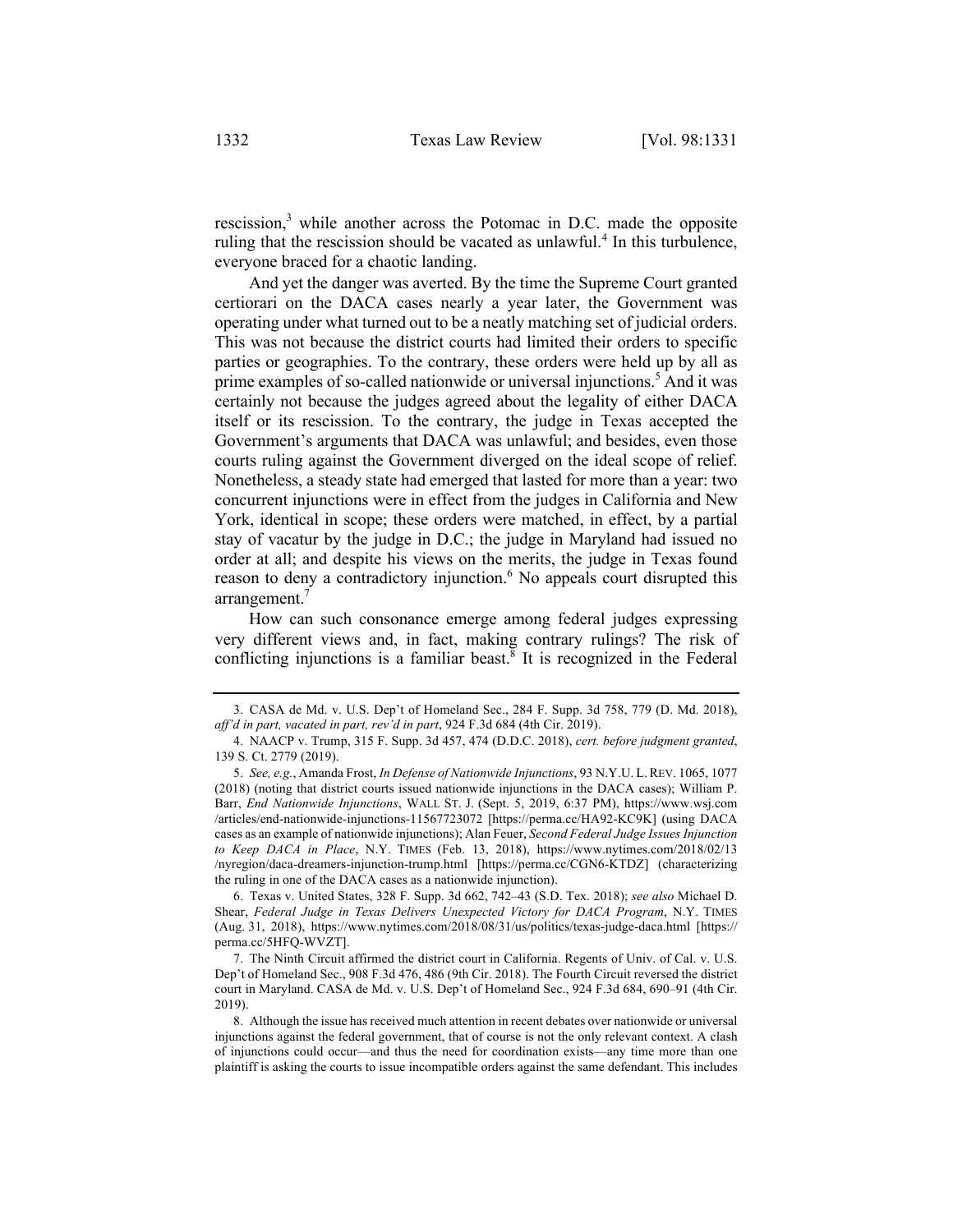Rules of Civil Procedure as a rationale for involuntary joinder or even mandatory class actions.<sup>9</sup> In the discourse on nationwide injunctions, its shadow is invoked as a reason not to grant broad relief.<sup>10</sup> And yet, tracking down actual sightings of this beast has not been easy.<sup>11</sup> The alignment that appeared in the DACA cases seems not to be any sort of rare exception, even if it may be lauded as an exemplary occurrence of judicial comity.

This Article suggests a way of thinking about the threat of conflicting injunctions, addressing both "How do judges always seem to avoid this problem?" and "How *should* judges avoid it?" As Part I will elaborate, the starting point is to see the situation facing such judges as a common decision problem known in the social sciences and in legal scholarship as a *coordination game*. Here is an example: Imagine that on a single-lane road, one car is heading east and another west. As they approach each other, the question arises, "Who keeps going and who yields?"<sup>12</sup> Each would prefer the right of way. If neither yields—disaster. And yet, if both politely pull over, neither is satisfied and the question iterates, "*Now*, who goes and who

cases with private defendants as well as cases in which injunctions are limited in geographic scope (for example, cases limited to federal circuit boundaries or even a single federal district). And clashes remain possible even in cases where the injunctions are "plaintiff-oriented" rather than "defendant-oriented." *See, e.g.*, Michael T. Morley, *Disaggregating Nationwide Injunctions*, 71 ALA. L. REV. 1, 10 (2019) (presenting a taxonomy distinguishing plaintiff-oriented from defendant-oriented injunctions but recognizing that "[w]hen a case involves indivisible rights, in which it is impossible to enforce the rights of the plaintiff before the court without thereby also enforcing others' rights as well, a valid plaintiff-oriented injunction will resemble a nationwide defendant-oriented injunction"); *id.* at 38 (citing Frost, *supra* note 5, at 1082–84, 1091–92) (offering examples).

<sup>9.</sup> FED. R. CIV. P. 19(a)(1)(B)(ii), 23(b)(1)(A).

<sup>10.</sup> *See, e.g.*, Dep't of Homeland Sec. v. New York, 140 S. Ct. 599, 600 (2020) (Gorsuch, J., concurring) (condemning "the routine issuance of universal injunctions" as "patently unworkable, sowing chaos for litigants, the government, courts, and all those affected by these conflicting decisions"); Samuel L. Bray, *Multiple Chancellors: Reforming the National Injunction*, 131 HARV. L. REV. 417, 462–64 (2017) (discussing the risk of conflicting injunctions "lurking in the background"); Zayn Siddique, *Nationwide Injunctions*, 117 COLUM. L. REV. 2095, 2143–44 (2017) (suggesting that the risk of conflicting injunctions could be reduced by limiting the geographic scope of remedies to what is "necessary to afford complete relief").

<sup>11.</sup> *See, e.g.*, Spencer E. Amdur & David Hausman, Response, *Nationwide Injunctions and Nationwide Harm*, 131 HARV. L. REV. F. 49, 52 (2017) (observing that "the risk of conflicting injunctions is vanishingly low"); Frost, *supra* note 5, at 1106 (maintaining that conflicts are "rare" and pose no "significant problems"); Mila Sohoni, *The Lost History of the "Universal" Injunction*, 133 HARV. L. REV. 920, 995–96 (2020) (commenting that the risk of conflicting injunctions is "a risk that rounds to zero").

<sup>12.</sup> This illustration is sometimes presented as a problem of cars approaching an intersection with no traffic signals (with interesting variations represented by differences in the structure of the situation). *See, e.g.*, ROBERT SUGDEN, THE ECONOMICS OF RIGHTS, CO-OPERATION, AND WELFARE 34–52 (1986) (setting forth and analyzing the "crossroads game"); Richard H. McAdams, *A Focal Point Theory of Expressive Law*, 86 VA. L. REV. 1649, 1704–13 (2000) (analyzing the potential role of law or other focal points in such an intersection game, crediting the original illustration to Professor Sugden).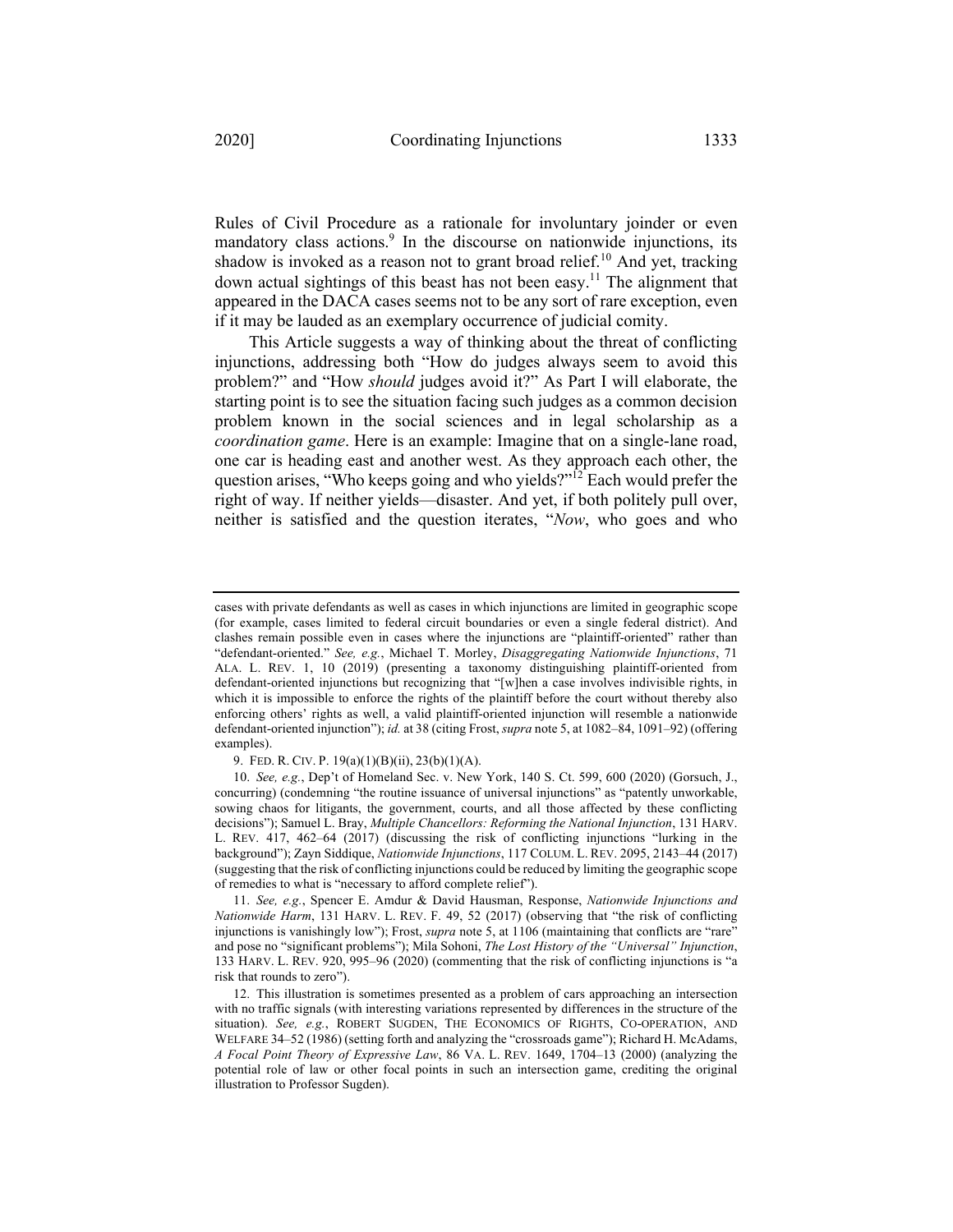yields?"13 What each driver does depends on what he expects the other to do, and so the situation is resolved when each driver's expectation happens to align with the other's decision: one goes (expecting the other to yield), and one yields (expecting the other to go). Altogether, we know there won't be a crash; instead, one and only one car will yield. But which? And how will the drivers' expectations converge about who goes and who yields?

In the judicial coordination problem, one might imagine two judges with parallel cases. Each is on the verge of issuing a preliminary injunction that would clash with the other's. Each has the option to stay her own order (that is, to yield). If both issue injunctions—disaster. Each would rather yield than clash. And yet, it is unsustainable for both to yield, as each feels compelled to grant relief to the deserving party in her own case if the other judge is going to yield anyway. Whether she does so depends on what she expects the other judge to do. And so, here we are again: We know this situation won't result in a clash of injunctions. But how will the judges know who should go and who should yield?

A classic solution to such collective indecision is to create a set of shared understandings—call it a convention—that allows one of the possible resolutions to become the obvious focal point around which everyone's expectations can align. $14$  For example, everyone knows that the first car to flash its lights will yield. And so, if the eastbound car flashes its lights first, it now expects the other to go (and so it had better yield), and the westbound car now expects the other to yield (and so it might as well go). The effectiveness of such a convention is due neither to sanctions nor to binding authority. Rather, it works simply by creating compatible expectations about what *others* will do. That is enough to achieve coordination.<sup>15</sup>

And thus we arrive at my second task in this Article, which is to propose such a shared convention for judges facing a potential clash of injunctions. I will do so by articulating a principle for judges to adopt when they find themselves in such a situation—a principle for coordinating injunctions.<sup>16</sup>

16. Throughout this Article, I will use the term *injunction* as a shorthand to capture not only preliminary injunctions and permanent injunctions, but also other forms of relief that compel

<sup>13.</sup> Note that sorting this out can be tricky even when the drivers can communicate: "Please, you first." "No, you, I insist."

<sup>14.</sup> The vast literature on such focal points begins with the classic exposition by Professor Schelling. THOMAS SCHELLING, THE STRATEGY OF CONFLICT 57 (1960) ("Most situationsperhaps every situation for people who are practiced at this kind of game—provide some clue for coordinating behavior, some focal point for each person's expectation of what the other expects him to expect to be expected to do."); *see also* McAdams, *supra* note 12, at 1659–66 (recognizing Schelling's contribution and applying the concept of focal points as a possible mechanism for the law's expressive effect on organizing behavior).

<sup>15.</sup> SCHELLING, *supra* note 14, at 54 ("What is necessary is to coordinate predictions, to read the same message in the common situation, to identify the one course of action that their expectations of each other can converge on. They must 'mutually recognize' some unique signal that coordinates their expectations of each other.").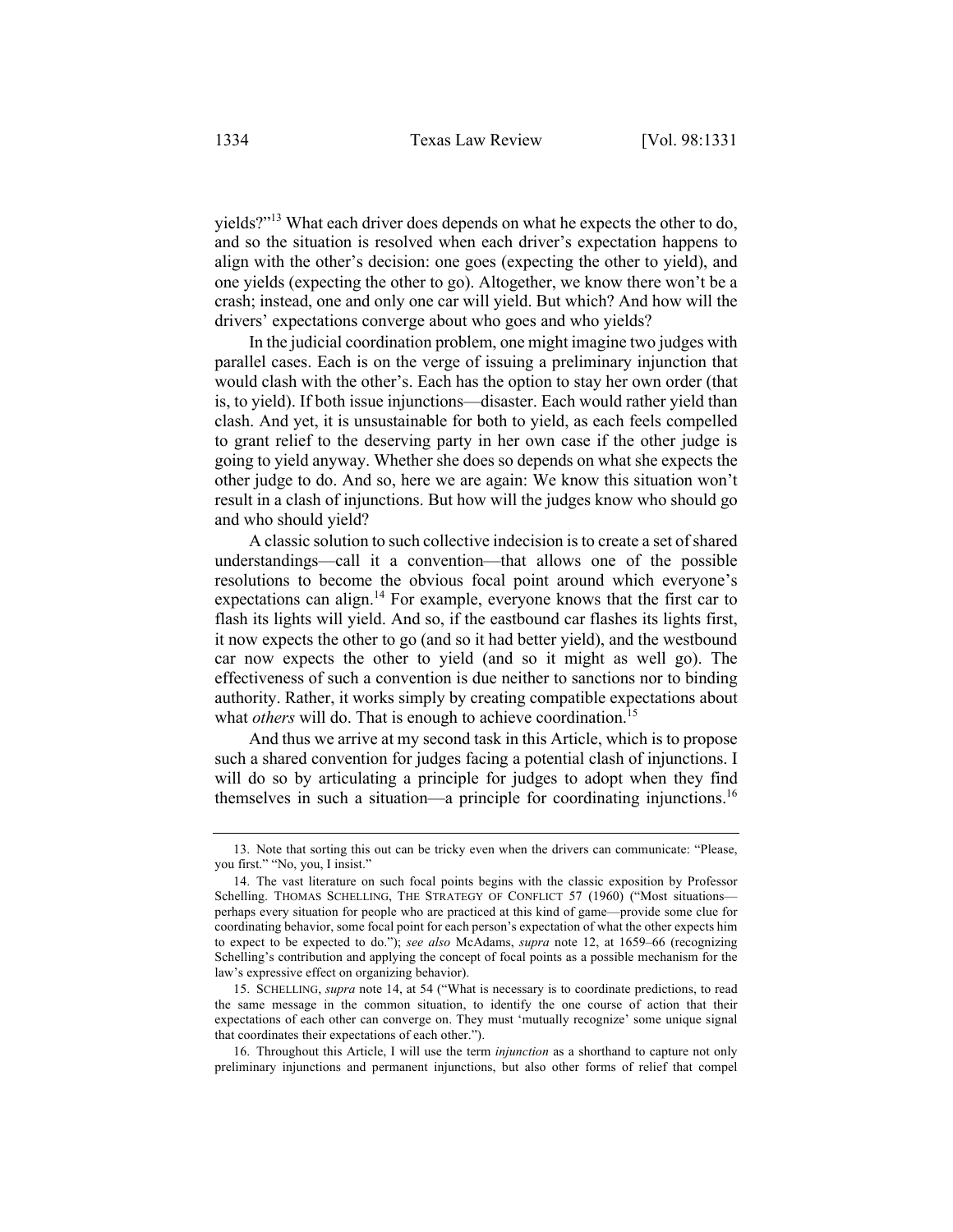Any such principle should be intuitive and easy to imagine, $17$  and it should sound in judicial integrity and comity. What is needed for it to work, after all, is not only for a judge to be willing to adopt the principle herself but also for her to expect that other judges will adopt it too.

Here is the proposed principle: *Each district judge should issue or stay her injunction in accordance with the outcome she thinks most district judges would choose*. <sup>18</sup> She should still express her views on the merits, of course, and specify the exact injunction she would issue (if any), were there no risk of conflicting injunctions. Yet, because she recognizes that the risk is real, she must also make a further issue-or-stay decision.<sup>19</sup> If her intended injunction would achieve the outcome that she thinks most district judges would try to achieve if they were ruling on their own, taking any appellate guidance into account, then she should issue it.<sup>20</sup> But if her own injunction is incompatible with the outcome likely favored by the majority, she should

20. Her estimation of the majority view must, of course, consider any appellate or Supreme Court guidance that she thinks might sway most of her relevant district-level colleagues toward a given view. That the principle is formally stated in terms of what most *district judges* would do is not to suggest ignoring such guidance; rather, it is to recognize that remedial design is a task distinct from deciding merits issues (which are more likely to have appellate guidance) and that district courts may have greater institutional competence than appeals courts in fashioning injunctive relief (as indicated by typically deferential standards of review). *See infra* subpart II(D).

changes in real-world behavior—for example, the partially stayed vacatur by the district court in D.C. in the DACA cases. And for present purposes, I leave alone rulings that do not compel changes to behavior; however, a similar logic to what is articulated here could in theory be applied to inconsistent *rulings* (in contexts where that may be seen as a problem) as well as to inconsistent *obligations* (the main concern in this Article).

<sup>17.</sup> As Professor Schelling notes, "A prime characteristic of most of these 'solutions' to the problems, that is, of the clues or coordinators or focal points, is some kind of prominence or conspicuousness." SCHELLING, *supra* note 14.

<sup>18.</sup> Naturally, she should have in mind only the population of district judges who could in theory have an overlapping case (and hence could in theory issue clashing injunctions), given the nature of the litigation. For example, in a case involving a nationwide or universal injunction, she would likely be making a (heuristic) guess about where she stands relative to the views of the population of all federal district judges. But for a case involving, say, a statewide injunction, she would be making such a guess about her colleagues within the state. And in some cases the universe of relevant judges for her to consider may depend on limitations of jurisdiction or venue.

<sup>19.</sup> Stays pending appeal may be the most familiar such practice, in which a federal judge articulates what she believes to be appropriate relief while also staying that relief. Another example is an emergent practice in which a federal court articulates the nationwide or universal injunction that it deems appropriate, while staying it except as to the immediate plaintiff or to a limited geographic area—as seen in the recent "sanctuary cities" cases. *See* City of Chicago v. Sessions, 321 F. Supp. 3d 855, 882 (N.D. Ill. 2018) (granting a nationwide permanent injunction, but staying its effect outside of Chicago); City and County of San Francisco v. Sessions, 349 F. Supp. 3d 924, 934 (N.D. Cal. 2018), *judgment entered sub nom.* California *ex rel.* Becerra v. Sessions, No. 3:17- CV-04701-WHO, 2018 WL 6069940 (N.D. Cal. Nov. 20, 2018) (granting a nationwide permanent injunction, but staying its effect outside of California).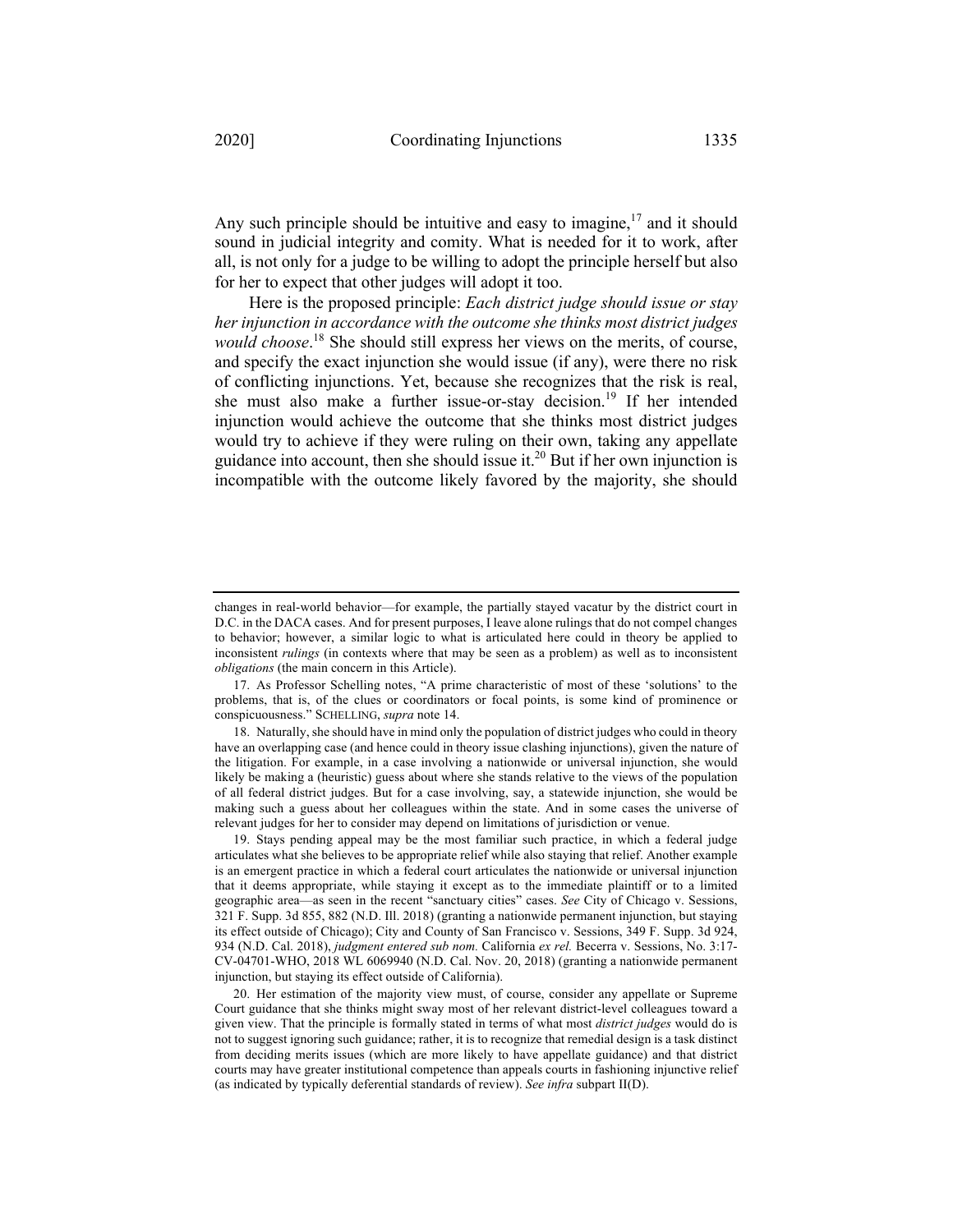stay it.<sup>21</sup> Her role is to implement that outcome, or else not get in the way. And she should also explain in her opinion why her own position aligns with or departs from her estimate of the majority view—much as she would explain (under existing practice) why her position might not be affirmed by the circuit court when she is ordering a stay pending appeal.

This majority principle has several advantages, as Part II will detail. First of all, it is a most natural answer to the question, "What would we end up doing if we all decided this together as a group?" Going with the majority view, needless to say, is a thoroughly familiar approach throughout the federal courts.<sup>22</sup> More generally, following the principle entails taking the views of other judges into account in a way that promotes ideals of comity, parity, and collegiality among judges. Together, these intuitive qualities make it a salient and attractive focal point for the judicial coordination problem,<sup>23</sup> one that can smooth the judges' paths toward a stable set of consonant injunctions and stays.

But wait—if federal judges are already doing rather well in avoiding conflicting injunctions, what's the problem? There remains the issue of how to converge on the *better* outcome. Even if we are sure that judges will avoid conflicting injunctions by somehow finding a stable outcome in which some of them yield, one such equilibrium might be superior to another.<sup>24</sup> Here, the proposed principle offers both the substantive and procedural benefits of converging on an outcome that likely reflects the true majority view, including possibly greater legitimacy. Part II will elaborate on the advantages, as well as potential difficulties, of this approach by comparing it with possible alternatives.

<sup>21.</sup> To be clear, the term *outcome* refers to real consequences—a state of the world—rather than a specific ruling or remedial form. It could be a holding pattern achieved by a preliminary injunction (or allowed by a stay); it could be a longer term steady state achieved by a permanent injunction or by vacatur as final relief; or it could just be the initial state of affairs. There can be multiple ways for a court ruling to achieve or allow the same state of the world. For example, in the DACA cases discussed above, the same holding pattern (in which the Government would continue to process renewals but not new applications) was achieved or allowed by various district courts through formally different rulings or remedies (notably, the two preliminary injunctions, a partial stay of vacatur as final relief, and a denial of a contrary preliminary injunction).

<sup>22.</sup> These advantages are just as obvious in a scenario where judges can expressly communicate with each other. Recall that even when communication is possible, it is still useful to have a focal point determined by a principle upon which everyone can readily agree.

<sup>23.</sup> As Professor Schelling observes, "[f]inding the [focal point] . . . may depend on imagination more than on logic; it may depend on analogy, precedent, accidental arrangement, symmetry, aesthetic or geometric configuration, casuistic reasoning, and who the parties are and what they know about each other." SCHELLING, *supra* note 14. That is, "[p]oets may do better than logicians at this game . . . ." *Id.* at 58.

<sup>24.</sup> *Cf.* DOUGLAS G. BAIRD ET AL., GAME THEORY AND THE LAW 40 (1994) ("Experimental work on coordination games . . . suggests that players do not necessarily choose the Nash equilibrium that is in the individual interests of the parties and in their joint interest as well.").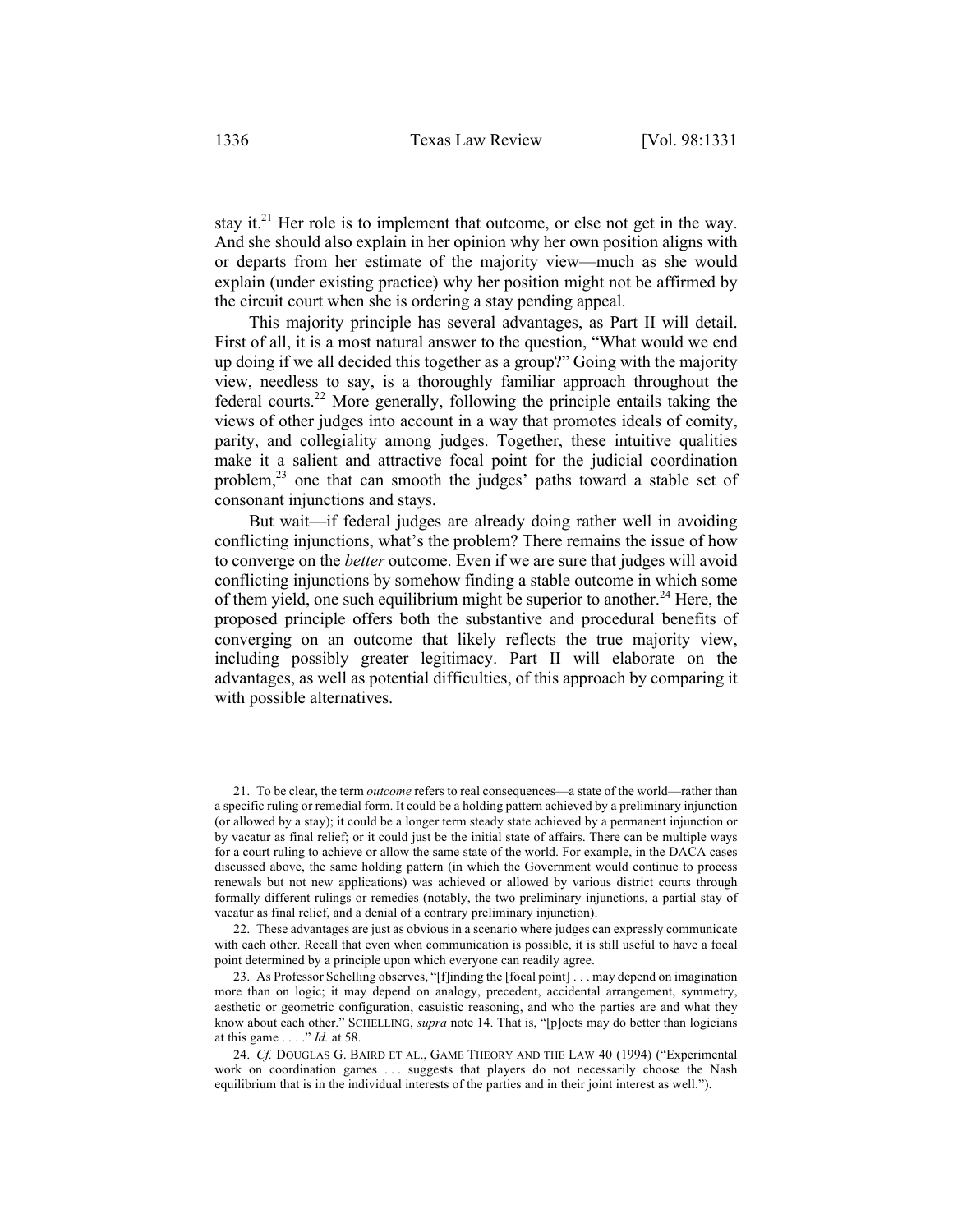Most notably, the majority principle compares favorably against an individualistic default in which each judge acts as if there were no other parallel cases. Under the proposed principle, judges with diverse views will have a better chance of acting in alignment from the very beginning, for the simple reason that their best guesses about the majority view are probably more similar than their individual views.<sup>25</sup> (This may also translate into less reason for forum-shopping.) Moreover, if any difference appears, convergence should occur more smoothly for two reasons:<sup>26</sup> First, a course correction would not signify abandoning one's own view of what is right, but rather updating one's best guess at the majority view. Second, if it becomes apparent which judges' initial guesses are the outliers, all judges will then know who should course-correct and who should hold the course.<sup>27</sup>

Part III highlights one important reason why the coordinated outcomes we already observe might not be the result of such a collectively informed process of equilibrium selection. Consider this scenario: One judge decides first. Then another, and another. Even with cases brought around the same time and running in parallel, judges are not generally issuing orders simultaneously. And once one judge has issued an injunction, there is pressure on later judges to act consistently with it (issuing a matching injunction or staying one that is incompatible) given the need to avoid a clash. One might notice that in the DACA cases, the resulting set of coordinated orders exactly matches the injunction issued by the first judge.<sup>28</sup>

<sup>25.</sup> This seems all the more true if the reason for the district judges' divergent views is a circuit split on relevant issues. Why the proposed convention is workable even when circuit splits exist (and indeed, why it allows "percolation" to continue) is addressed in the discussion of the role of the appeals courts in subpart III(A).

<sup>26.</sup> When a judge's guess about the majority view is highly correlated with his own view, or when judges in the overlapping cases are likely to guess differently at first for any other reason, then a mechanism for smooth course correction becomes all the more important. Moreover, in such circumstances, aggregating different judges' guesses at the majority view may be more likely (than aggregating their individual views) to result in an outcome that reflects the *true* majority view. *See infra* subpart II(C).

<sup>27.</sup> In subpart II(C), I will say more about why noticing the outliers is a more effective prompt for course correction when judges are guessing at the majority view under the proposed principle, than when judges are expressing their own views under the individualistic default.

<sup>28.</sup> Even the judge in D.C., whose vacatur seemed initially to go beyond the earlier injunctions, quickly scaled back its effect (using a partial stay) to match the others. NAACP v. Trump, 321 F. Supp. 3d 143, 146 (D.D.C. 2018) ("The Court will stay its order as to new DACA applications and applications for advance parole, but not as to renewal applications."). The judge explained:

The Court is mindful that continuing the stay in this case will temporarily deprive certain DACA-eligible individuals, and plaintiffs in these cases, of relief to which the Court has concluded they are legally entitled. But the Court is also aware of the significant confusion and uncertainty that currently surrounds the status of the DACA program, which is now the subject of litigation in multiple federal district courts and courts of appeals. Because that confusion would only be magnified if the Court's order regarding initial DACA applications were to take effect now and later be reversed on appeal, the Court will grant a limited stay of its order and preserve the status quo pending appeal, as plaintiffs themselves suggest.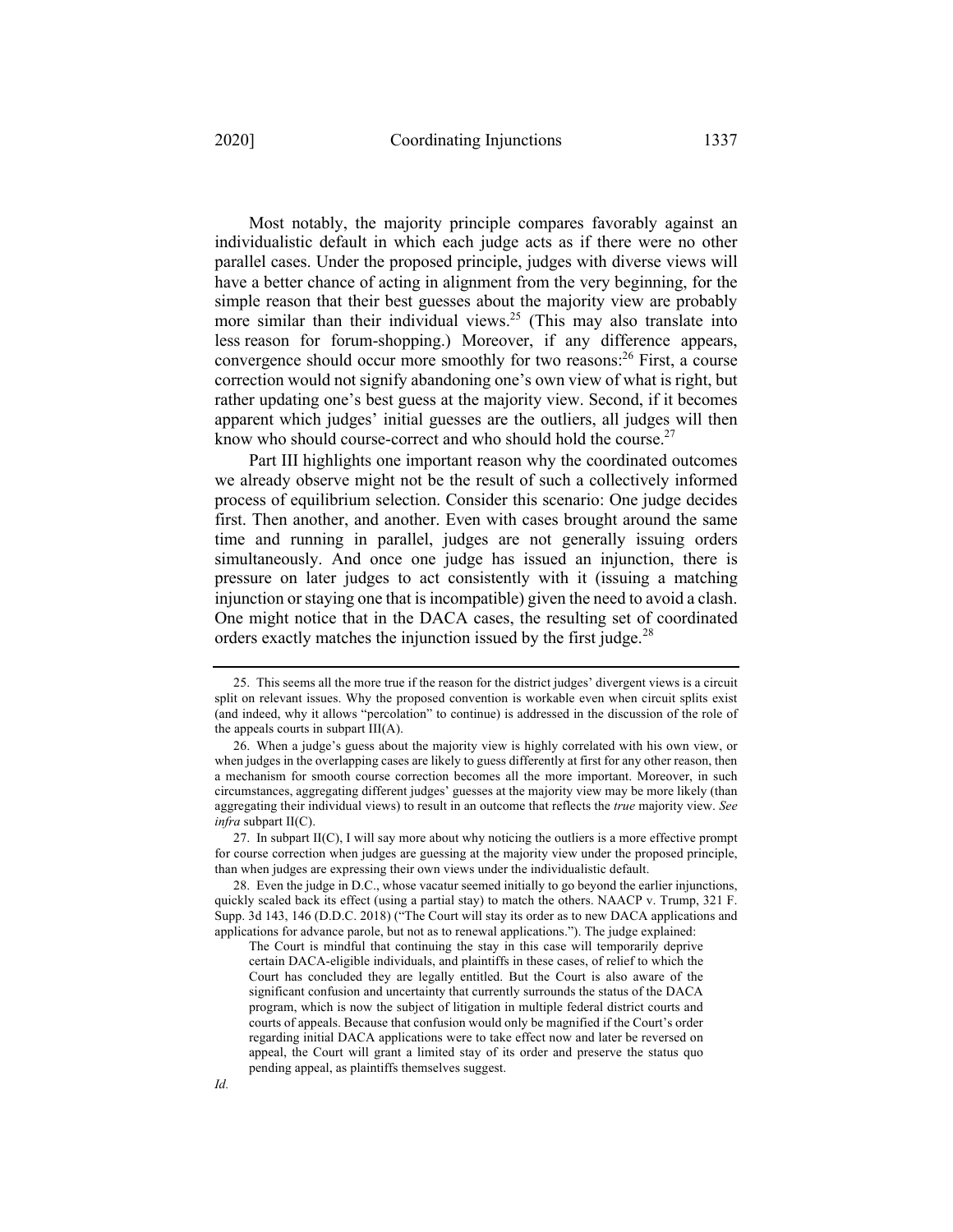The result will still be coordinated and disaster still averted, but now it is due to a path dependence in which all other judges match or avoid clashing with the first injunction issued. I will propose that, in taking on such a responsibility, any judge who thinks she might be the first to issue an order should adopt the same principle already described—acting consistently with her best guess of what a majority of the relevant pool of district judges would view as the better outcome. Doing so becomes an even stronger expression of comity in this sequential story, for she would in effect be disavowing her own first-mover advantage relative to her colleagues. (This approach should also reduce incentives for forum-shopping litigants to race to the courthouse.)

In an appropriate case, this first judge might even stay her own injunction while clearly expressing what she would do, as she awaits similar expressions from her colleagues in the parallel cases. In essence, she would be acting as if every court were deciding at the same time, a posture of symmetry that resonates with ideals of collegiality and parity.<sup>29</sup> Her first-mover advantage then becomes a form of leadership in announcing a comity-based convention for others to adopt.<sup>30</sup>

Part III will also address the role of appeals courts in reviewing the decisions of district judges who are applying the majority principle including what happens when there is a circuit split on the underlying merits. It will then acknowledge the limitations of this Article's analysis, including the crucial assumption that the judges involved are averse to conflicting injunctions. Conventions have their breaking points, and this one is no exception: under certain conditions it won't be much use. The Conclusion then entertains the thought that some approximation of the convention proposed here may be what some courts are already doing.

#### I. The Judicial Coordination Problem

Consider this scenario: Two judges with parallel cases are each on the verge of issuing a preliminary injunction, and these injunctions will conflict if issued. Each judge will write an opinion ruling on all the prerequisite merits questions and articulating the injunctive relief she believes is warranted. In light of the potential conflict, however, each judge faces the additional question, "Should I issue this injunction, or should I stay it?" In each judge's view, the ideal outcome is for her injunction to be issued while the other's is

<sup>29.</sup> The careful reader may notice that this is why the exposition has started with the scenario in which judges seem to be deciding at the same time, rather than starting with the first-come-firstserved scenario (even though it may seem more likely).

<sup>30.</sup> The possibility that this first judge may recognize in retrospect that she has guessed wrong about the majority view (as other judges' guesses become known) will be discussed in more detail in subpart III(A). Suffice it to say for now that this possibility is a good reason for her to stay, initially. She may not be able to stay, however, if she deems the hardships of even momentarily waiting for other district judges to weigh in to be too great (such as in cases of extreme time sensitivity). Subpart II(B) will spell out how this resembles the balancing analysis required under current practice for a stay pending appeal.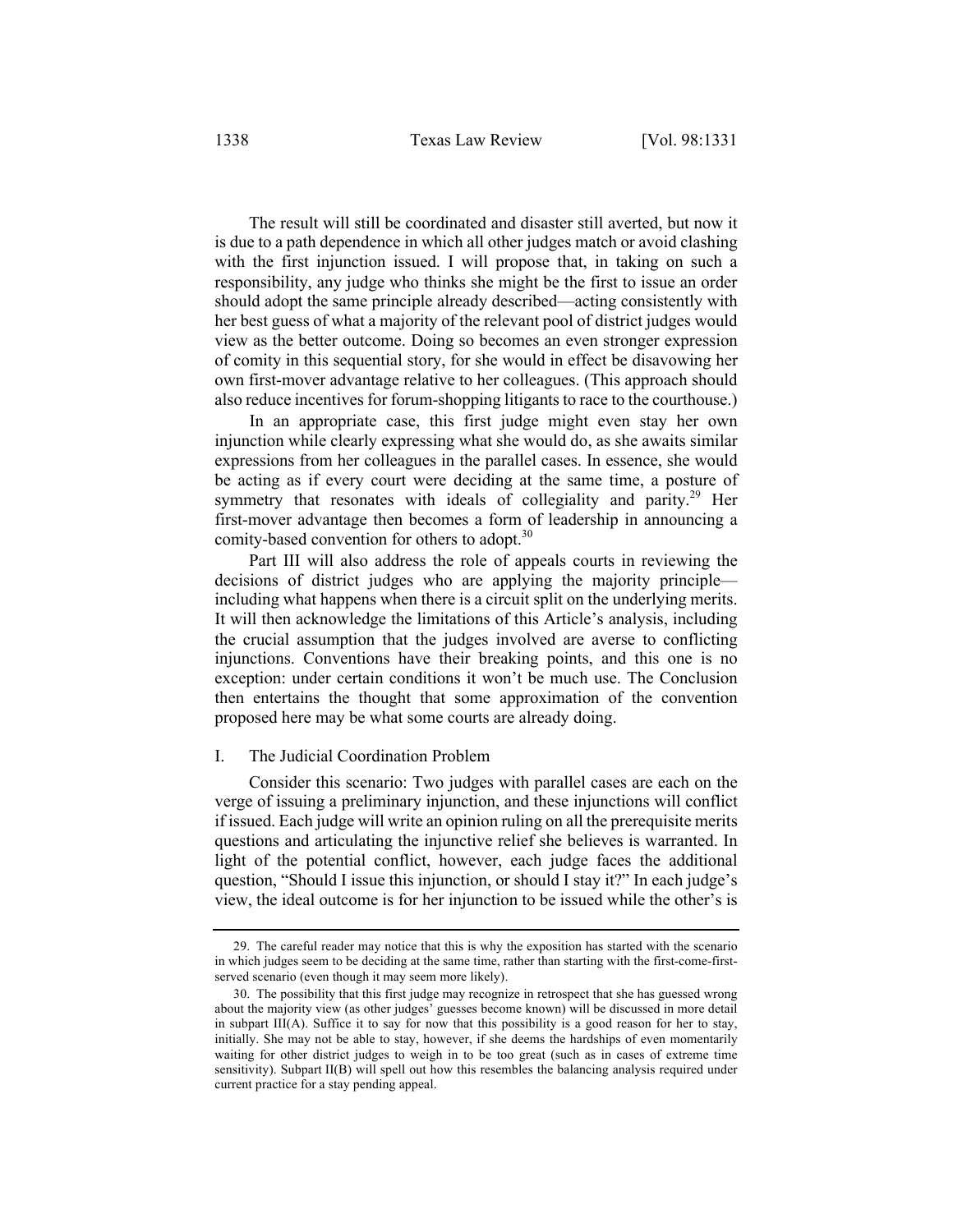stayed. A tolerable outcome is for her to stay her own while the other's is issued. It is also tolerable if both judges stayed, leaving in place the current state of affairs. And the worst result is a clash of conflicting injunctions.<sup>31</sup>

This Part elaborates on how the structure of such a problem fits what is commonly known in the social sciences and in legal scholarship as a *coordination game*. <sup>32</sup> The following analysis will cover the scenario above as well as several variations. It then reviews the standard logic of such a coordination game, showing that one of two stable outcomes is likely to emerge; in each, one judge issues an injunction, and the other stays. What is unlikely to be observed due to its inherent instability, however, is a set of conflicting injunctions.

#### *A. The Structure of the Problem*

The outcomes of the four possible combinations of choices by the two judges, in the scenario described above, are shown in Figure 1. Judge A's options are shown on the vertical axis, and Judge B's options are shown on the horizontal axis. Judge A's view of each outcome is listed on the lower left of each box, Judge B's on the upper right.

<sup>31.</sup> A classic statement of this aversion to creating a clash of injunctions is Judge Posner's: Where different outcomes would place the defendant under inconsistent legal duties, the case for the second court's not going into conflict with the first is particularly strong. A conflict would place the defendant in an impossible position unless the Supreme Court agreed to hear the case, which it might be reluctant to do if the conflicting decisions, however excruciating for the defendant, raised no issue of general significance—yet might feel obliged to do anyway.

Colby v. J.C. Penney Co., 811 F.2d 1119, 1124 (7th Cir. 1987). And the defendant is sure to bring this difficulty to the court's attention—even when the defendant might believe that the preexisting injunction is wrong. *See, e.g.*, Federal Defendants' Response to Plaintiffs' Motion for a Preliminary Injunction at 17–18, Texas v. United States, 328 F. Supp. 3d 662 (S.D. Tex. 2018) (No. 1:18-cv-00068) (arguing in the Texas DACA case that because other district courts have already issued "legally incorrect and overbroad nationwide preliminary injunctions," this court should refrain from issuing a contradictory injunction or at least stay it, while the defendants try to challenge the earlier injunctions before the Supreme Court).

<sup>32.</sup> Throughout this Article, the term *coordination* refers to this framework as applied to the potential clash of injunctions, as distinct from other important questions about overlapping remedies and their interactions. *See generally* Bert I. Huang, *Surprisingly Punitive Damages*, 100 VA. L. REV. 1027 (2014) (proposing ways to reduce redundancy in punitive damages and in statutory damages by running damages "concurrently"); Leah Litman, *Remedial Convergence and Collapse*, 106 CAL. L. REV. 1477 (2018) (identifying convergence and spillovers in doctrinal constraints across forms of remedies, undermining the possibility that one form might serve as backup for another); Kyle Logue, *Coordinating Sanctions in Torts*, 31 CARDOZO L. REV. 2313 (2010) (analyzing possible distortions to deterrence due to redundancy between tort damages and regulatory sanctions).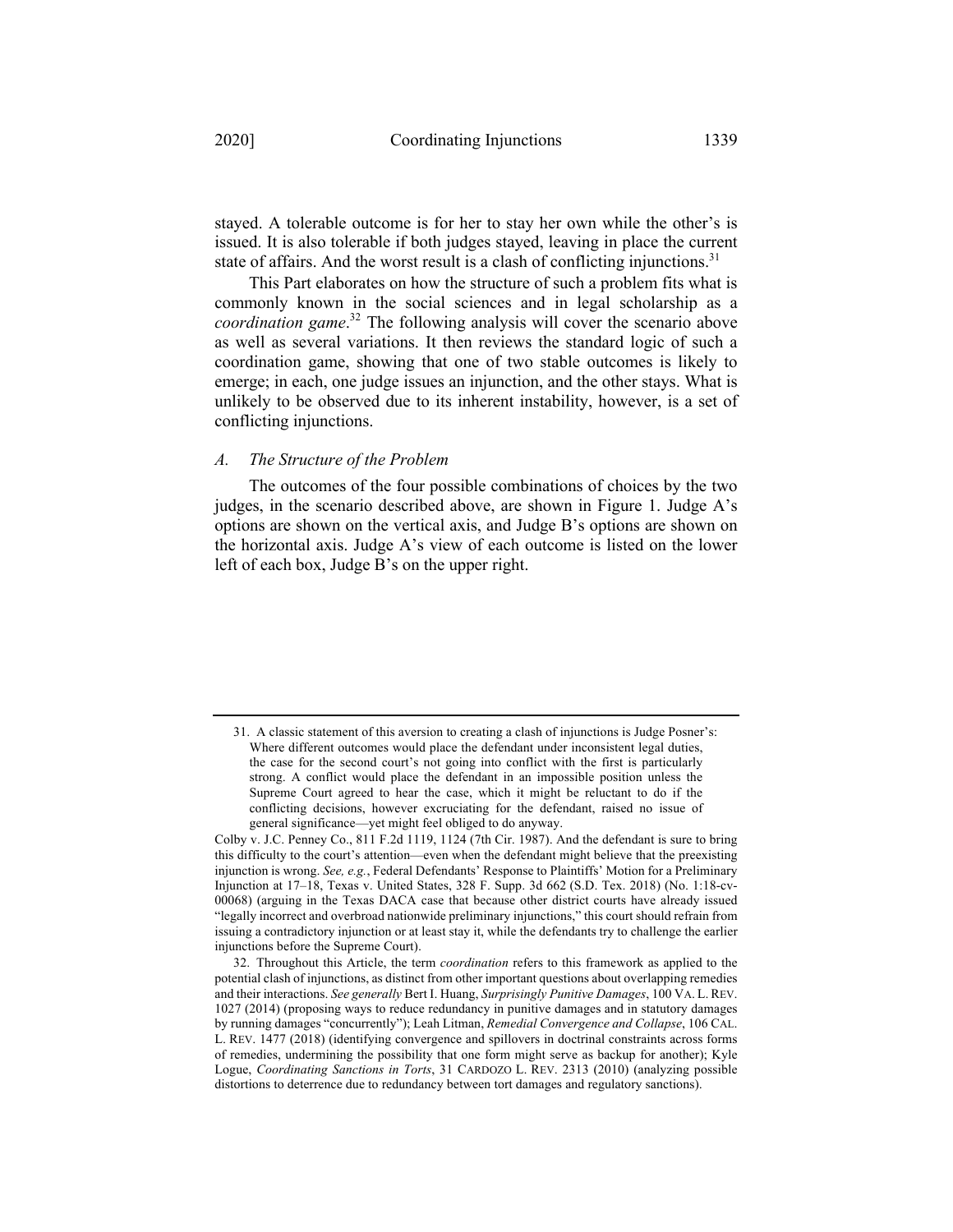**Figure 1**

**Judge B**



Readers may recognize this as a particular coordination game (commonly called the *hawk–dove game*) often used to represent situations in which the key question is, "Who yields?"<sup>33</sup> The literature on this game is well-developed, thanks to its applicability to many issues in economics, political science, sociology, and evolutionary biology.34 An early, rich, and influential analysis of such situations is that of Professor Thomas Schelling, who emphasized the crucial role that shared expectations of behavior whether one calls it a convention, norms, precedent, etiquette, culture, or as he did, a focal point—can play in enabling coordination.<sup>35</sup> In legal scholarship, Professor Richard McAdams has thoroughly studied this game as one means by which the law might promote coordination among parties

<sup>33.</sup> *See, e.g.*, RICHARD MCADAMS, THE EXPRESSIVE POWER OF LAW 37 (2015) (explaining that "[t]he game involves conflict with a need for coordination" in that "there is . . . a common interest in avoiding what each regards as the worst possible outcome," and yet "[t]here is conflict because each equilibrium has unequal payoffs, one favoring Player 1 and the other favoring Player 2").

<sup>34.</sup> *See, e.g.*, Paul R. Krugman, *Is Free Trade Passé?*, J. ECON. PERSP., Fall 1987, at 131, 135– 36 (using the hawk–dove game to model competition between two firms in the absence of a subsidy); J. Maynard Smith & G.R. Price, *The Logic of Animal Conflict*, 246 NATURE 15, 15–16 (1973) (using the hawk–dove game to understand why conflicts between animals of the same species rarely result in serious injury); Glenn H. Snyder, *"Prisoner's Dilemma" and "Chicken" Models in International Politics*, 15 INT'L STUD. Q. 66, 82–93 (1971) (using the hawk–dove game to understand international crises).

<sup>35.</sup> As Professor Schelling put it:

The odd characteristic of all these games is that neither rival can gain by outsmarting the other. Each loses unless he does exactly what the other expects him to do. Each party is the prisoner or the beneficiary of their mutual expectations; no one can disavow his own expectation of what the other will expect him to expect to be expected to do.

SCHELLING, *supra* note 14, at 60.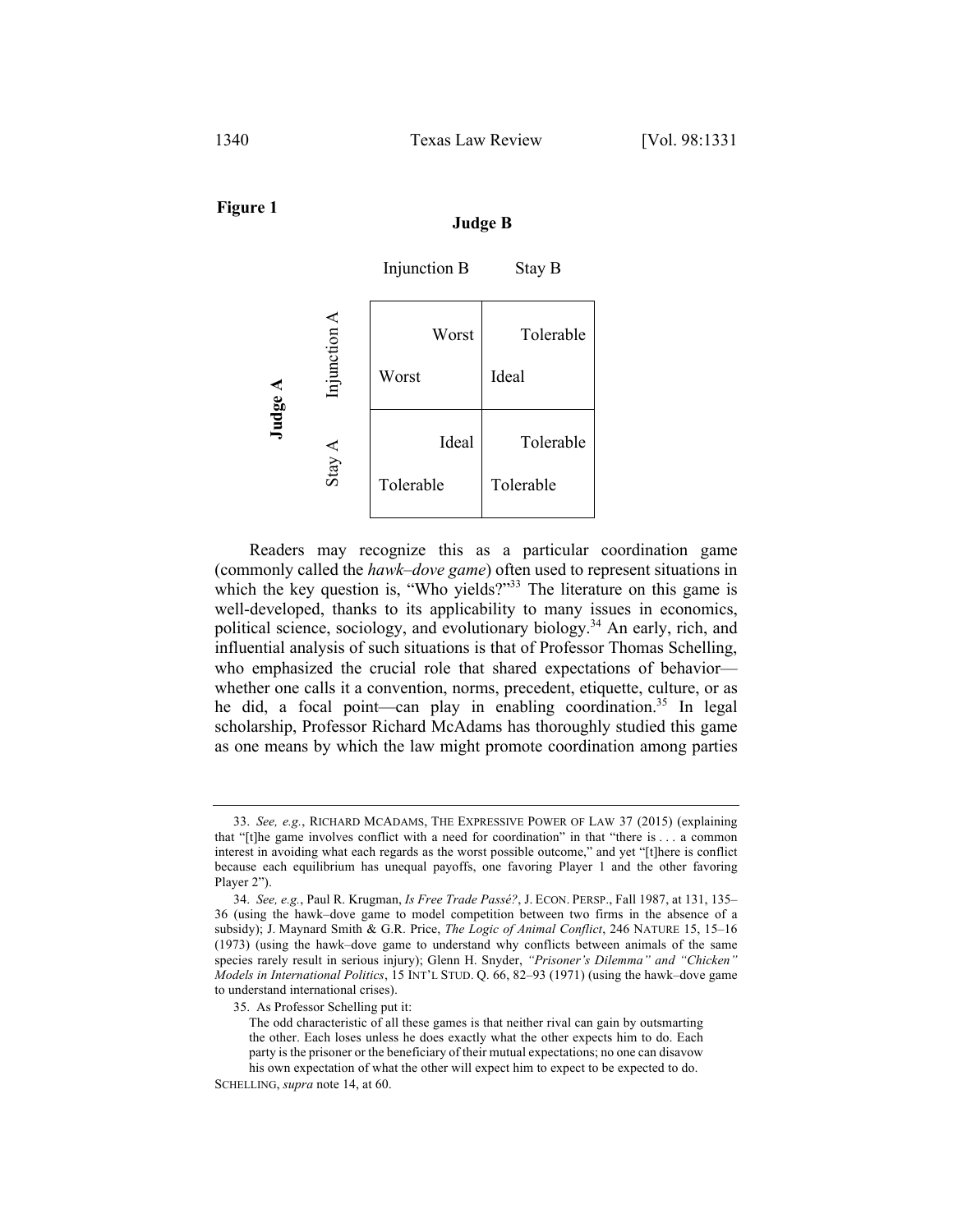with conflicting interests in a variety of contexts,<sup>36</sup> and his joint work with Professor Janice Nadler has offered experimental evidence of the effectiveness of supplying a focal point.<sup>37</sup>

For present purposes, there is no need to put numerical values on these outcomes. What matters to the analysis is the relative ordering of the outcomes in each judge's view—"ideal" is better than "tolerable," which is still better than "worst."38 But for a stylized illustration of what such an ordering might mean, one might imagine assigning point values to those labels, as seen in Figure 2. Setting zero to represent the initial situation, the judge gains two units of value if the right outcome occurs because her own injunction goes into effect, she loses one unit of value if the wrong outcome occurs because the other judge's injunction is in effect, and she loses three units of value if there is a clash of injunctions. For Judge A, the resulting value is thus 2 when she issues her injunction while Judge B stays, an outcome we can call {injunction A, stay B}. It is −1 if she stays while Judge B issues his injunction, in {stay A, injunction B}. It is 0 in {stay A, stay B}, where both stay. And it is  $-3$  in {injunction A, injunction B}, where the judges issue conflicting injunctions. These are listed in Figure 2, as are the corresponding amounts for Judge B.

#### **Figure 2**

#### **Judge B**



36. MCADAMS, *supra* note 33, at 36–48.

<sup>37.</sup> Richard H. McAdams & Janice Nadler, *Coordinating in the Shadow of the Law: Two Contextualized Tests of the Focal Point Theory of Legal Compliance*, 42 L. & SOC'Y REV. 865, 868 (2008); Richard H. McAdams & Janice Nadler, *Testing the Focal Point Theory of Legal Compliance: The Effect of Third-Party Expression in an Experimental Hawk/Dove Game*, 2 J. EMPIRICAL LEGAL STUD. 87, 108–09 (2005).

<sup>38.</sup> A technical note: The numerical values are not necessary for analyzing this game in pure strategies (assuming that each judge's expectation about the other's strategy is binary rather than probabilistic). Mixed strategies are not considered because they are unrealistic, both as a matter of judicial practice and as a matter of judges' expectations about what other judges will do.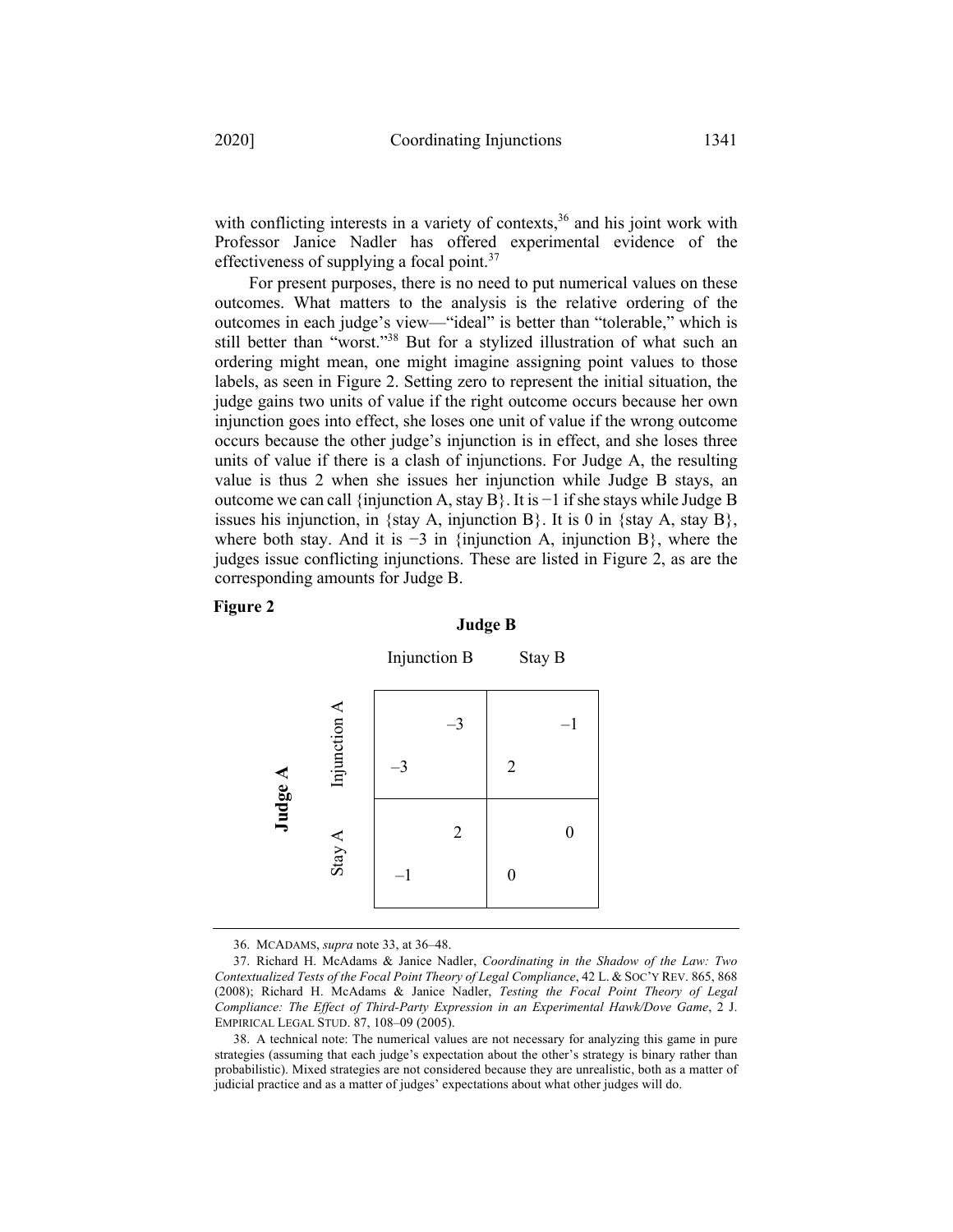Two variations with different illustrative point values may be worth mentioning—showing how the same setup can represent a range of situations with the same underlying logic. In some cases, a judge might believe that the other judge's injunction actually makes things somewhat better than the initial situation (in Figure 2, the −1 could be replaced by a positive value of 1), though not as much as her own injunction would do. Or in some cases, a judge might believe that the other judge's injunction is no better or worse than the initial situation (in Figure 2, the  $-1$  can be replaced by 0 for that judge); for example, the injunction requested from one of the judges may be one that preserves the current state of affairs. In terms of Figure 1, these variations can be seen as allowing for gradations of the meaning of "tolerable."

What these illustrations have in common is that, for each judge, the ideal is still to issue her own injunction while the other judge stays, and the worst is still the clash of injunctions. This relative ordering is what is crucial for the present analysis (not the illustrative point values), and no doubt the reader can imagine further variations that meet these simple conditions.

Given the assumption of this relative ordering, both judges would prefer any other outcome over the one with conflicting injunctions. Thus, if Judge B expects Judge A to issue her injunction, then he would prefer to stay because he prefers {injunction A, stay B} to {injunction A, injunction B}. And the same logic applies for Judge A. But both judges would also prefer to issue an injunction if the other is expected to stay. If Judge B expects Judge A to stay, he will issue his injunction because he prefers {stay A, injunction B} over {stay A, stay B}. And the same logic applies for Judge A. In this sense, both {injunction A, injunction B} and {stay A, stay B} are inherently unstable. Should either of these unstable outcomes happen to materialize or seem imminent, at least one of the judges would prefer to switch to a different choice.39

By contrast, the {stay A, injunction B} and {injunction A, stay B} combinations are stable and self-reinforcing. Once the judges have arrived at either combination, by chance or by design, neither will have any reason to switch on her own. In fact, each has good reason to hold the course. (Such a

<sup>39.</sup> For readers who are fluent in game theory, I should note that although the problem has been characterized so far as a simultaneous-move, one-period coordination game, in my storytelling I am implying that the single period includes enough time for some adjustments before arriving at a Nash equilibrium. I find this to be a convenient shorthand suitable to the context:

When the goal is prediction<sup>[1]</sup> ... a Nash equilibrium can also be interpreted as a potential stable point of a dynamic adjustment process in which individuals adjust their behavior to that of the other players in the game, searching for strategy choices that will give them better results.

Charles A. Holt & Alvin E. Roth, *The Nash Equilibrium: A Perspective*, 101 PROC. NAT'L ACAD. SCI. U.S. 3999, 3999 (2004). An alternative formulation might be to consider such adjustments as occurring during additional periods in an iterated hawk–dove game, but for present purposes, that would complicate the analysis in an unnecessary way.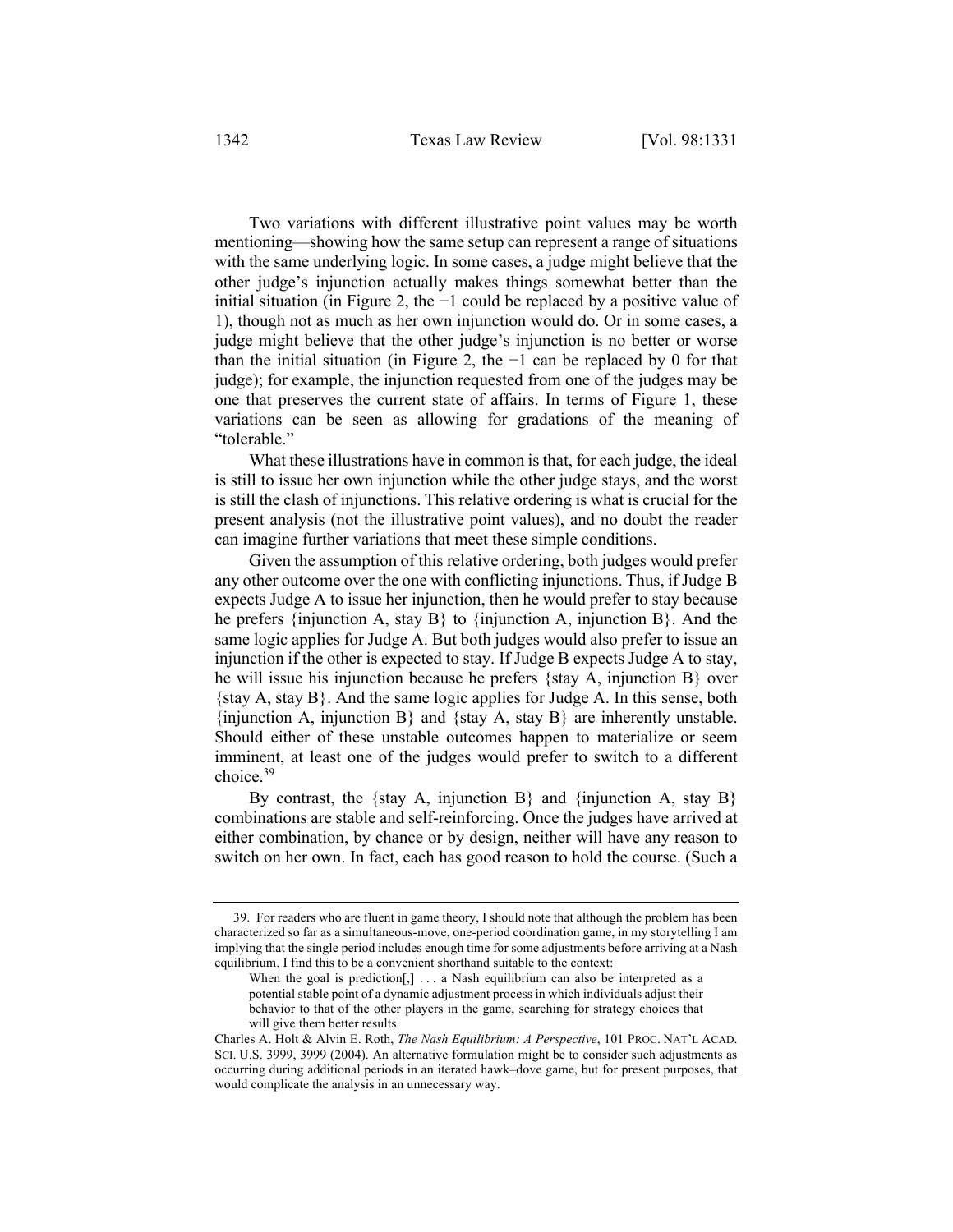combination is known in the literature as a *Nash equilibrium*.)<sup>40</sup> Each judge would switch only if she expected the other judge to switch too. In effect, to depart from such a stable outcome, the judges would have to do so in concert.

#### *B. The Rarity of Conflicting Injunctions*

There is good reason to focus our attention on combinations that are stable and self-reinforcing the way that {stay A, injunction B} and  $\{$ injunction A, stay B $\}$  are. As a matter of predicting outcomes, these stable equilibria tell us where things are likely to end up (after some initial adjustment if needed).<sup>41</sup> This is because judges maintain control over their injunctions and stays, and they can modify them at any time.

Imagine, for example, that the two judges each choose initially to stay their own injunctions. They write opinions expressing their views of the merits and articulating the relief they believe to be warranted; but their injunctions are stayed, maybe out of an abundance of caution, maybe out of respect for their colleague's parallel proceedings, or maybe out of an interest in hearing what the other judge has to say. This initial position is {stay A, stay B}. This is tolerable for both, but Judge A would prefer to switch to issuing her injunction if Judge B is going to stay anyway. Judge B is thinking the same thing about his own injunction. Accordingly, one or both of them will soon lift the stay. If only one judge does so, they have arrived at a stable outcome. If both happen to do so at the same time, the worst outcome might appear but only for a moment before one yields—and then they arrive at a stable outcome.

By the same logic, we also know where things are *not* likely to end up: with conflicting injunctions. The coordination game described in this Part is a structured story in which, because judges will yield if necessary, conflicting injunctions do not persist. Even if they might occur for a moment (or seem imminent), we know that one of the judges will soon yield. What we don't know is: *which one*?

#### II. The Majority Principle

So far, this Article has set out an intuitive, even self-evident, account of why conflicting injunctions are rarely seen: they are inherently unstable outcomes if judges would rather stay their own injunctions than allow such a clash.<sup>42</sup> Yet, averting a clash is only half of the problem posed by the risk of conflicting injunctions. Because there are two stable and self-reinforcing

<sup>40.</sup> Another technical note: The analysis throughout this Article will be restricted to pure strategies. As mentioned, this is because mixed strategies are unrealistic in this context. Accordingly, attention on equilibria will also be limited to Nash equilibria in pure strategies.

<sup>41.</sup> *See* Holt & Roth, *supra* note 39 (explaining that a Nash equilibrium can be interpreted as a stable point potentially resulting from such adjustments).

<sup>42.</sup> What might happen if one or more of the judges with parallel cases are *not* averse to a clash is addressed in subpart III(B).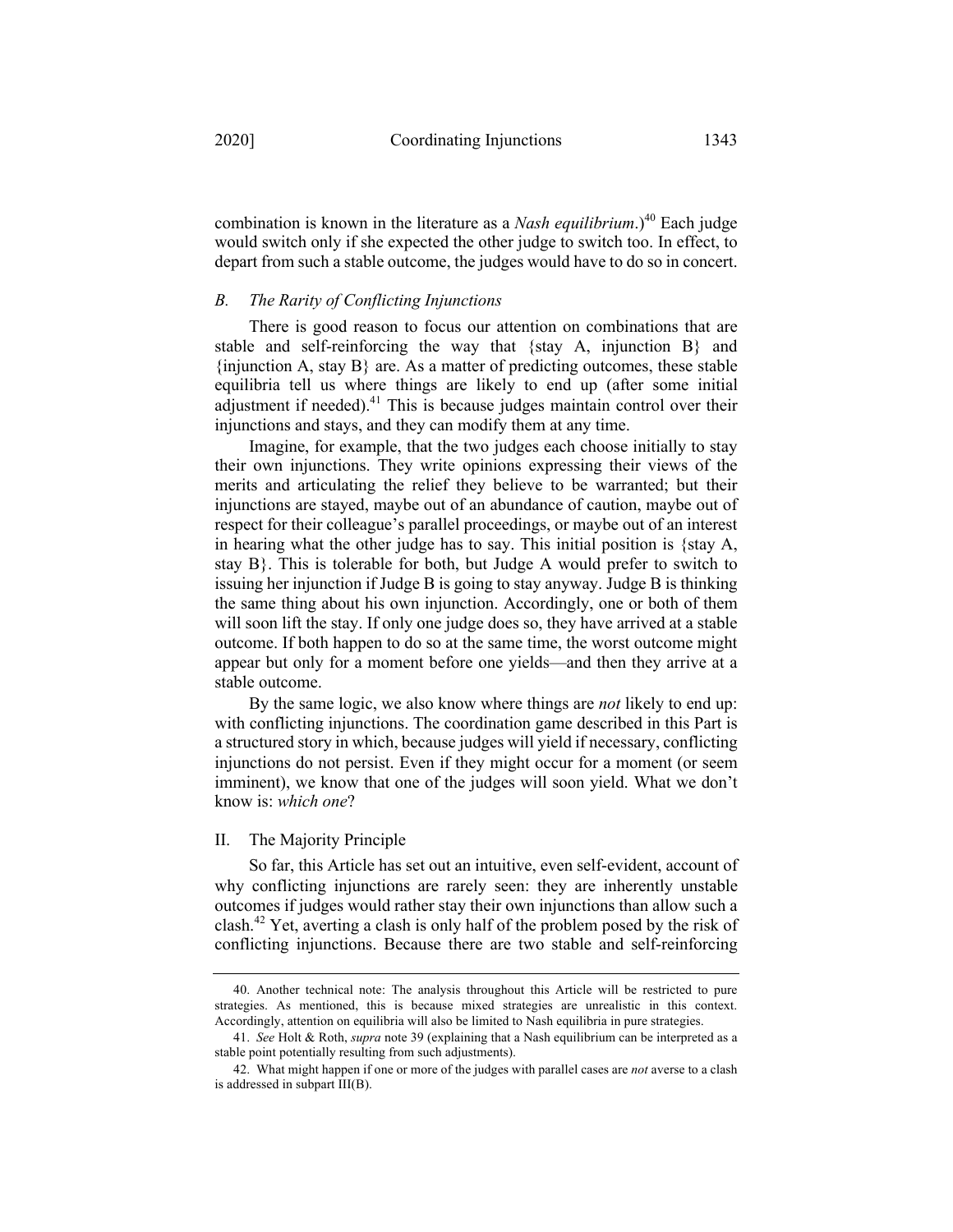outcomes (each with one judge issuing an injunction and the other judge staying), the question arises: Which of the two will occur? Which injunction will be issued and which stayed? This descriptive ambiguity also implies normative possibility: Is there a way to tip the odds towards the *better* of the two outcomes? And is there a way to smooth the path toward that equilibrium?

By way of addressing these questions, this Article now proposes a principle for judges to apply when facing such a coordination problem.<sup>43</sup> It is a principle that enjoys independent appeal as a matter of comity, seems intuitive enough to serve plausibly as a shared expectation of what other judges will do, steers the group of judges toward the stable outcome that brings the likely advantages of accuracy and legitimacy, and encourages convergence on this outcome by lowering the hurdle of justification for those judges who will need to stay their own orders to avoid the clash of injunctions.

#### *A. Applying the Principle*

This is the principle: *Each district judge should issue or stay her injunction in accordance with the outcome she thinks most district judges would choose.* Specifically, she should make a best guess at the majority view within the population of district judges who could in theory hear overlapping cases and issue conflicting injunctions. <sup>44</sup> Depending on the nature of the litigation, this may be a nationwide pool or some subset limited by geography or jurisdiction.

Going with the majority view among the relevant judges may sound like a rather obvious thing to suggest—and I would hope so. Because majority rule is already so familiar within the federal judiciary, this principle is an instantly salient answer to the question, "What would we end up doing if we all decided this together as a group?"<sup>45</sup> Moreover, in some instances, thinking about what other judges would do might already be a part of a judge's process in deciding what she herself will do. For present purposes, the more obvious

<sup>43.</sup> It serves the purpose so crisply described by Professor Schelling: "What is necessary is to coordinate predictions, to read the same message in the common situation, to identify the one course of action that their expectations of each other can converge on. They must 'mutually recognize' some unique signal that coordinates their expectations of each other." SCHELLING, *supra* note 14, at 54.

<sup>44.</sup> The important distinction between this imagined population of *potential* judges and the small subset of judges who *actually* have such an overlapping case before them—along with the reasons to focus on the former group rather than the latter—is detailed in subpart II(D).

<sup>45.</sup> As Professor Schelling observes: "Most situations—perhaps every situation for people who are practiced at this kind of game—provide some clue for coordinating behavior, some focal point for each person's expectation of what the other expects him to expect to be expected to do." SCHELLING, *supra* note 14. It is worth emphasizing that the preexistence of such a focal point can matter even when open communication is possible because the logic that makes a focal point so powerful in a tacit coordination game can also exert a pull on the parties' bargaining in a coordination game with communication. *Id.* at 67–70, 73–74.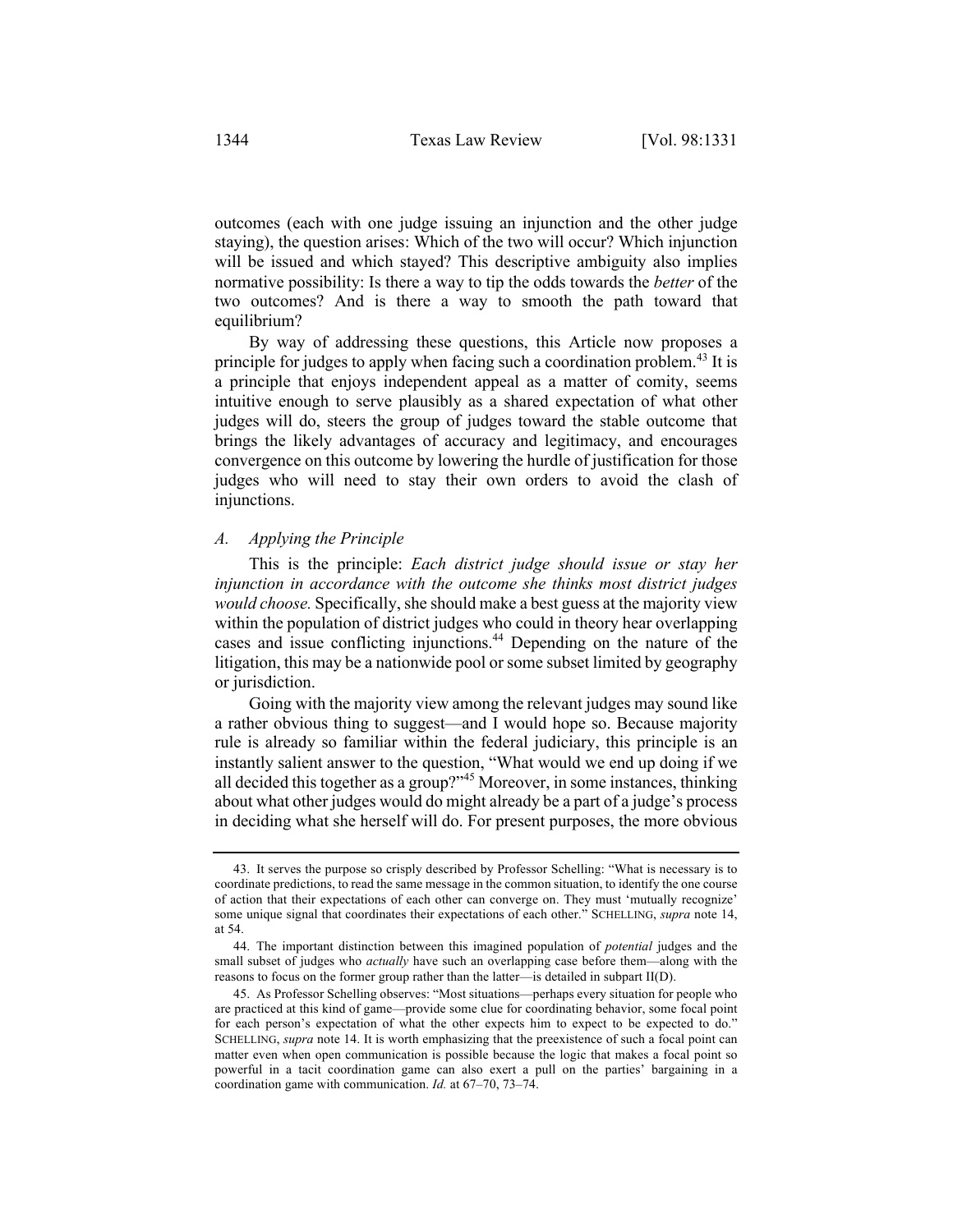this principle seems to be, the better it will do in creating a focal point for the coordination problem—that is, in creating shared expectations identifying who should go ahead and who should yield.

It should be emphasized that the principle concerns *only* the decision about issuing or staying an intended injunction. Even while applying this principle, each judge should still express her own views on the merits of the case and articulate the relief that she herself would order (if any) were she the sole judge with such a case. But for her decision whether to issue or to stay her intended relief, the principle counsels her to imagine what most district judges in the relevant pool would view as the better outcome (if they were ruling on their own). If she believes that her own view of the better outcome accords with her best guess of this majority view, then she should issue her injunction to achieve that outcome. If instead her own view of the better outcome departs from her best guess of the majority view, then she should stay her incompatible order—explaining that despite her own reasoned views, she is nonetheless staying it in light of the presence of parallel cases and the risk of conflicting injunctions.

The advantages of this majority principle, as well as potential difficulties in applying it, might be best illustrated by comparing it with possible alternative principles. The most immediate and most useful comparison is between this principle and the default approach in which each judge acts solely based on what she believes to be the better outcome (as if there were no other cases and hence no possibility of conflicting injunctions). The following analysis will begin with this comparison before addressing others.

#### *B. Implementing Comity*

The first relative advantage of the majority principle is that it serves comity and collegiality in a situation where such concerns are at the fore. By definition, the majority principle takes account of the views of other judges, whereas the individualistic default approach does not. This is true even if a judge trying to follow the majority principle is really thinking in a heuristic way about where she stands relative to other judges, rather than counting votes on an imagined en banc court of all her relevant colleagues. However she approaches the task, she would be equalizing her role with other judges in a way that resonates with notions of parity among judges of the same rank.

On the flip side, one possible difficulty is that the principle would seem to entail research into what other judges have done in similar cases. Looking into what other judges have done is typical legal research, a familiar task;<sup>46</sup> and yet, the amount of research necessary might multiply (in a case with broad geographic reach) if the relevant circuits differ on applicable norms or

<sup>46.</sup> Besides, it is possible that some such research would also be suitable under the individualistic default approach.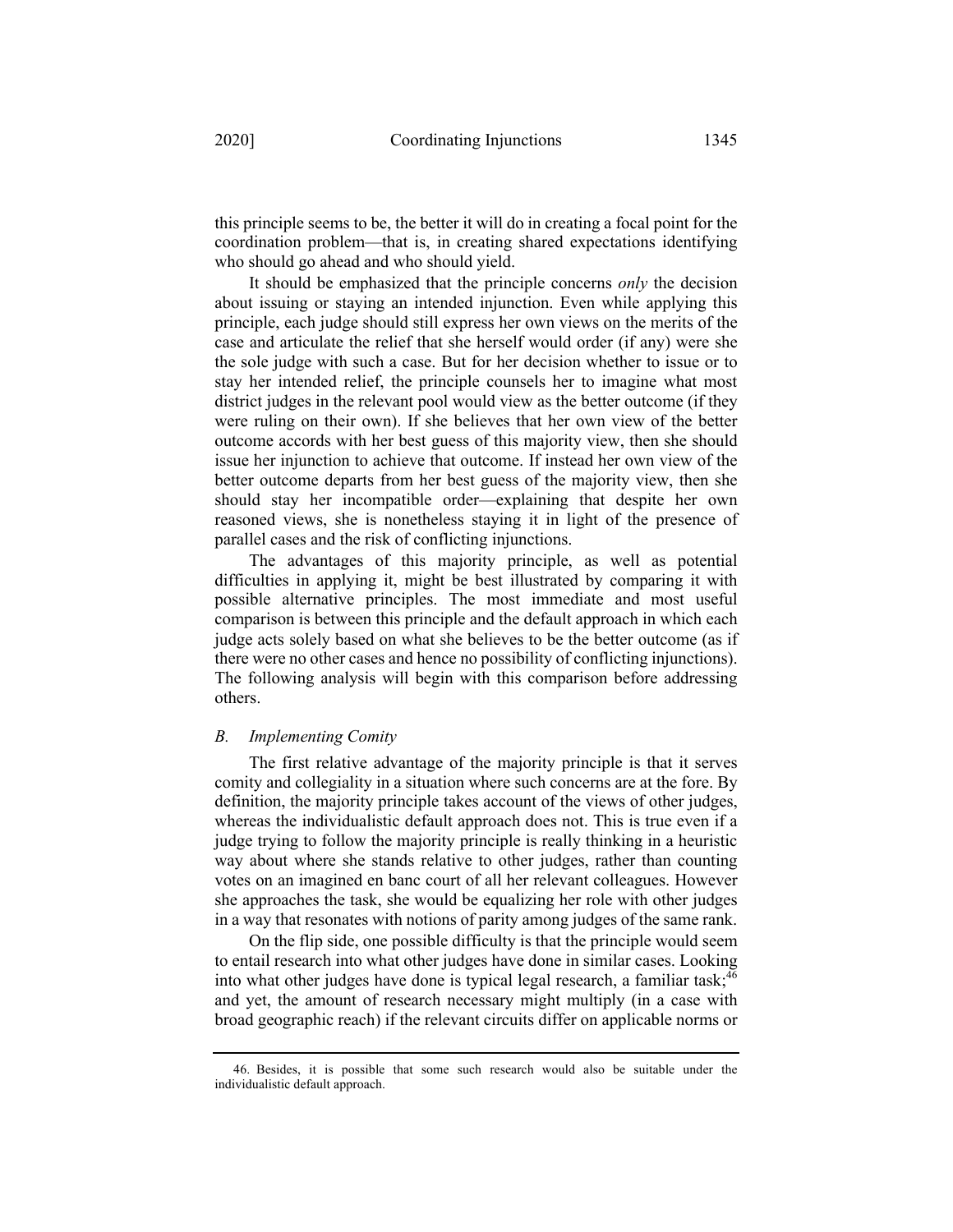doctrines for injunctive relief, or if there is a circuit split on the underlying merits. As a practical matter, however, the parties would bear the initial burdens of briefing this issue—an effort that likely overlaps with the research and argumentation they would already have prepared in briefing the court about the suitable remedy in the first place.

Moreover, many federal judges are regularly in touch with their colleagues around the country—and even more so within a circuit or district—through their work on Judicial Conference committees,  $47$  sittings by designation,<sup>48</sup> and other collaborations and collegial communications. In these and other ways, a judge may have gained a sense of the various judicial philosophies among a wide range of colleagues, allowing easier and more accurate estimation of where she herself stands in relation. The more relevant difficulty for district judges might be the process of getting used to taking other judges' views into account—a daily practice for circuit judges who must write opinions that satisfy a majority on a panel, but maybe not as habitual for most district judges except in guessing what the circuit court will say on appeal.

A greater obstacle may be that the majority principle will require some judges to announce that they are staying relief based on what other judges would do. No doubt this is an unpleasant thing to have to tell the deserving parties in one's own case. But it is possible to explain forthrightly that, while such a stay is a hardship, it is justified as an exceptional measure by the presence of parallel cases, which create a risk of conflicting injunctions. After all, explaining such a necessity is not far removed from the familiar judicial task of ordering a stay of relief pending appeal.

Notably, both a stay pending appeal (under existing practice) and the majority-respecting stay (proposed here) require superimposing a further calculus upon the original weighing of equities that justified injunctive relief in the first place.<sup>49</sup> Doing so in either context recognizes that another court (or set of courts) might weigh those original equities differently—and thus,

<sup>47.</sup> *See, e.g.*, U.S. Courts, *About the Judicial Conference*, https://www.uscourts.gov/aboutfederal-courts/governance-judicial-conference/about-judicial-conference [https://perma.cc/8JR9- SB8U] (describing the organization of Judicial Conference committees to which judges are appointed).

<sup>48.</sup> *See generally* Marin K. Levy, *Visiting Judges*, 107 CALIF. L. REV. 67 (2019) (discussing the historical development and contemporary practice of visiting judges in the federal court system).

<sup>49.</sup> The standard approach for deciding whether to stay an order pending appeal is articulated in *Hilton v. Braunskill*, 481 U.S. 770, 776 (1987). The standard is "(1) whether the stay applicant has made a strong showing that he is likely to succeed on the merits; (2) whether the applicant will be irreparably injured absent a stay; (3) whether issuance of the stay will substantially injure the other parties interested in the proceeding; and (4) where the public interest lies." *Id.*; *see also* Nken v. Holder, 556 U.S. 418, 434–35 (2009) (elaborating on the *Hilton* standard and its relation to the standard for preliminary injunctions).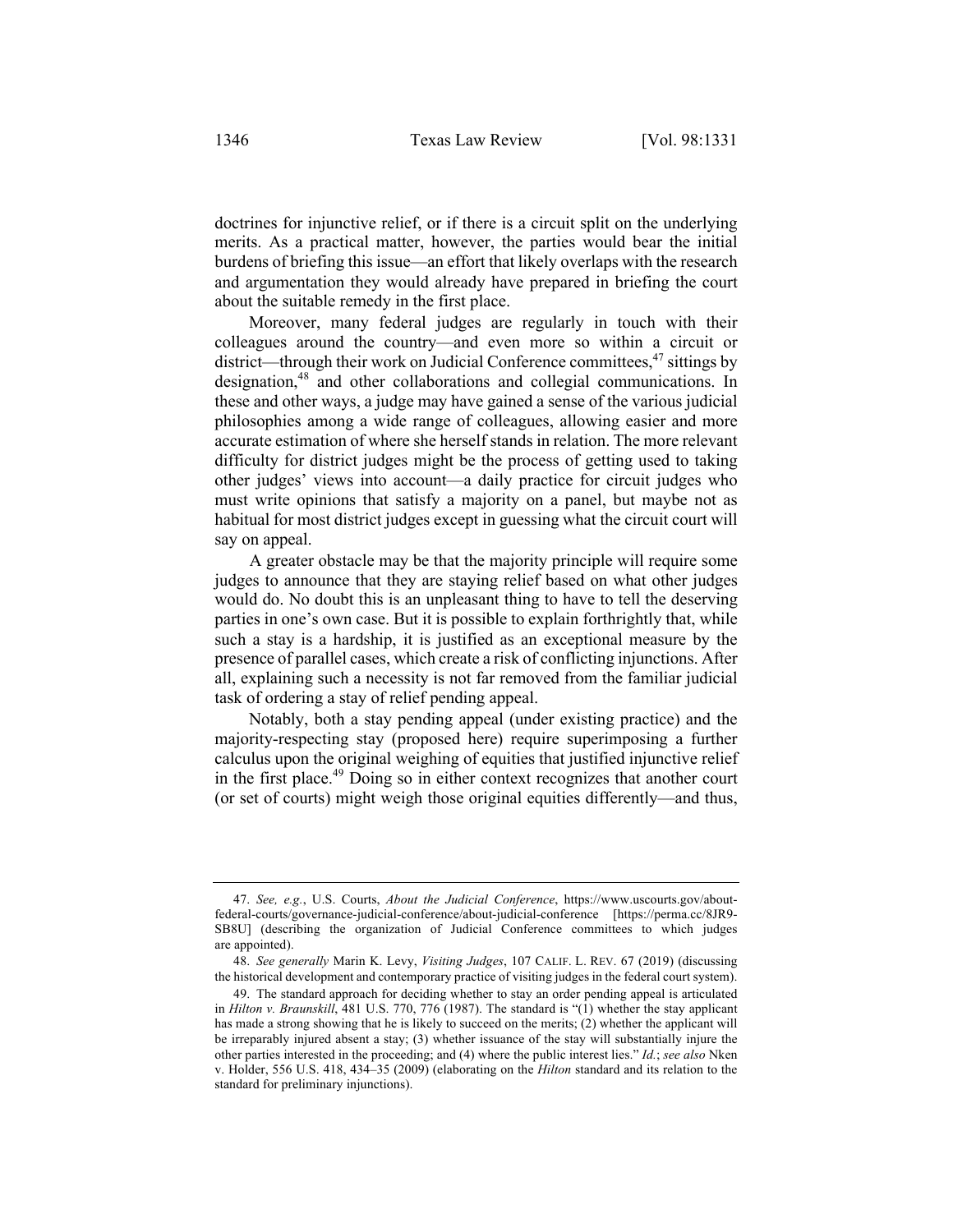undue hardship may end up befalling the "wrong" party if this court's injunction is issued—thereby forcing the question of who should bear the

#### *C. Smoothing the Path*

interim hardships until the uncertainty is resolved.

The main practical advantage of the majority principle is that it may promote smoother convergence to a well-coordinated, stable, and selfreinforcing outcome. This is for three reasons. First, judges' best guesses about the majority view are probably more similar than their individual views. (Think of the difference between asking everyone, "Do you think more people are left-handed or right-handed?" versus "Are you yourself lefthanded or right-handed?") Thus, judges with diverse views will have a better chance of acting in alignment from the get-go if they are following the majority principle than if they are acting based on their individual views. This is not to suggest that there will be instant unanimity, as it seems plausible that a judge's best guess about the majority view may tend to resemble her own view. But the formal shift in perspective allows some judges to openly address the gap between their own views and those of most other judges ("look, it's not me—it's *them*"). One might speculate that such a gap would be most readily admitted by those judges who already see themselves as more independent-minded or even iconoclastic; if so, then the principle might make the most difference where it is most needed.

The second reason relates to the dynamics of convergence. As the judges make their initial guesses, it may become apparent which guesses are the outliers, if any. Seeing this, all judges will know who should course-correct and who should hold the course.<sup>50</sup> For example, if four out of five judges initially guessed that a certain outcome would be the majority view, then it becomes fairly obvious that the one judge who guessed otherwise should alter her order.<sup>51</sup> And if there is a seeming tie among the guesses, a tiebreaker may be based on the relative strengths of the guesses, as seen in the articulated reasoning accompanying the judges' decisions. Each judge is not only announcing a guess but also explaining it, and the explanation may evince the judge's degree of certainty.<sup>52</sup>

<sup>50.</sup> And they will know that other judges also know, and so forth. Convergence may happen still more smoothly if judges can expressly communicate about selecting one of the stable outcomes. But note that communication is not by itself a substitute for a focal point. (Again, think of the drivers saying "please, you first" and "no, you, I insist.") Rather, it is more useful to think of identifying a focal point as the aim of the communication—and that having an appealing principle to invoke during the talks may more rapidly bring everyone into alignment.

<sup>51.</sup> In terms of the coordination game described in Part I, this learning effect solves the iterated question—"*Now*, who goes and who yields?"—that arises when the judges arrive at an unstable outcome such as {stay A, stay B} or {injunction A, injunction B}.

<sup>52.</sup> The district judge may of course also express her degree of certainty about her own view of the right outcome (in addition to her degree of certainty about her guess at the majority view). This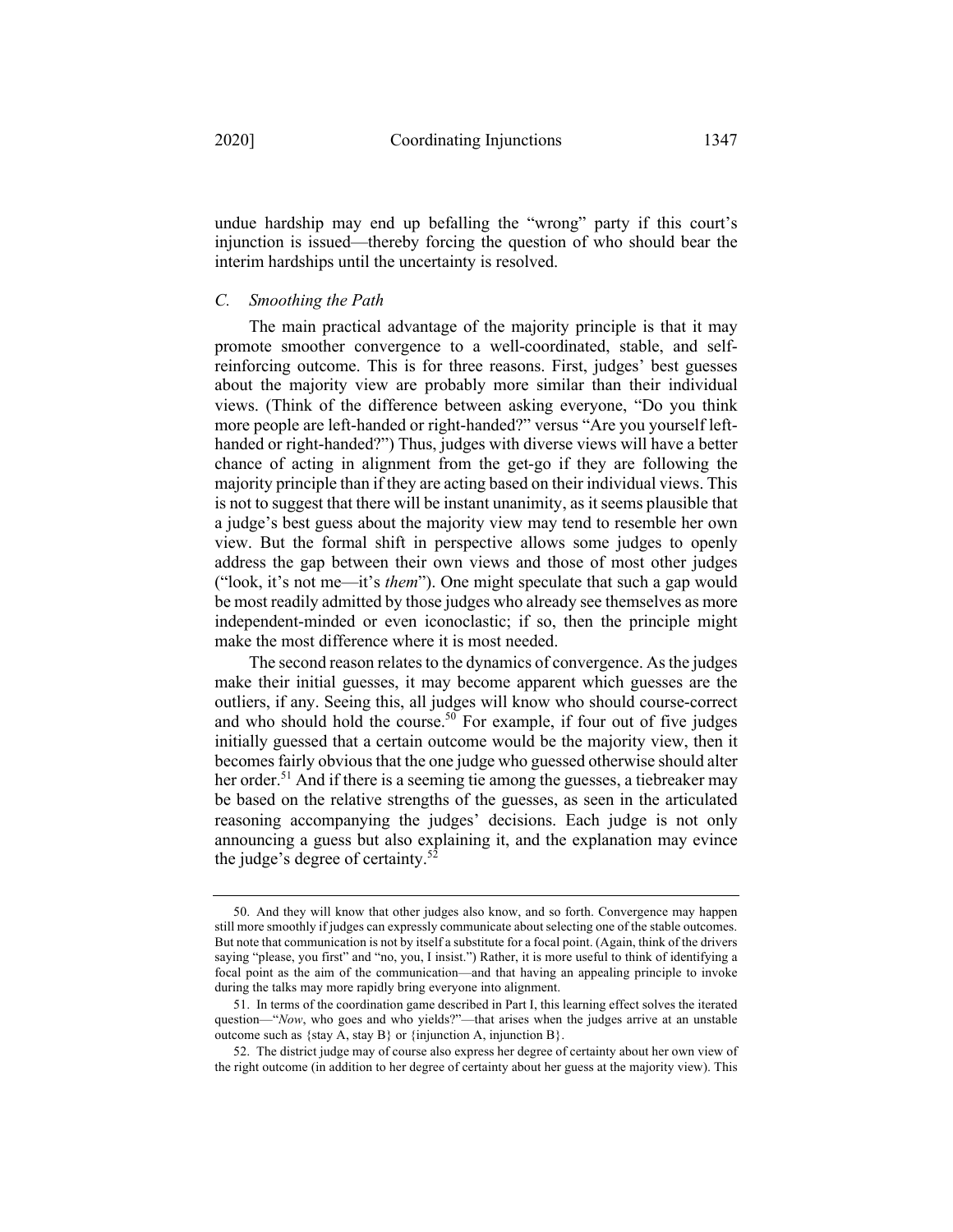By contrast, under the individualistic approach, there is much less useful information to be gained from seeing what other judges have decided to do precisely because the question there is "What do *I* believe is the better outcome?" Perhaps in a very close case, observing other judges' choices could lead a judge to reconsider her own view. And yet, a judge may well surmise that the particular judges who actually have these parallel cases are a subset forum-shopped by interested parties. Accordingly, the judge might discount the signals from these selected colleagues' individual positions (imagine if they were all left-handed) while having less reason to discount their best guesses about the majority view (as the left-handed judges would still say that most people are right-handed).

Finally, there is a more subtle way in which the majority principle promotes smoother convergence. Imagine that the judges in the parallel cases turn out to have different best guesses about the majority view and thus are initially aiming at different outcomes. At this point, a course correction is necessary from one or more judges. Crucially, the initial decision of each judge reflects her best guess about the majority view, not her *own* view. And thus, altering that decision would not signify abandoning one's own view of what is correct—but instead, updating one's estimate of the majority view. This shift in framing makes it easier for the judge to justify the change to the parties and the public, and maybe to herself too.

Further substantive and procedural benefits follow from this process of convergence among judges applying the majority principle. First, compiling the judges' best guesses of the majority view may lead to greater accuracy in predicting the true majority view, relative to compiling their individual views. <sup>53</sup> It may thus reduce the chances of disruptive alterations later, either

possibility should ease the potential worry that a judge who stays her own injunction may be misread as signaling a lack of confidence in that remedy. Besides, it is probably a lot less awkward for a judge who believes strongly in her intended injunction (and yet does not wish to create a clash with another injunction) to stay it on grounds of the majority principle, than to try to come up with some other reason (which might well be misread as signaling a lack of confidence).

<sup>53.</sup> That is, not only are the judges more likely to agree in their guesses of the majority view than in their individual views, as mentioned above, but the stable outcome that results from aggregating such guesses is also more likely to reflect the *true* majority view. The possible accuracy advantage of observing majority-view guesses rather than individual positions has found some empirical support in a different context: predicting election outcomes by polling voters about their expectations about who will win (analogous to majority-view guesses) as opposed to asking them whom they favor to win (analogous to individual views). *See, e.g.*, David Rothschild & Justin Wolfers, *Forecasting Elections: Voter Intentions Versus Expectations*, BROOKINGS INST. 1 (Nov. 1, 2012), https://www.brookings.edu/research/forecasting-elections-voter-intentions-versusexpectations/ [https://perma.cc/KCP9-KRKG] (finding evidence that "polls probing voters' expectations yield more accurate predictions of election outcomes than the usual questions asking about who they intend to vote for"); Andreas Graefe, *Accuracy of Vote Expectation Surveys in Forecasting Elections*, 78 PUB. OPINION Q. (SPECIAL ISSUE) 204, 215, 219–20 (2014) (finding that voter-expectation surveys were more accurate than single polls and even combinations of polls). This accuracy advantage may hold even when each individual's expectations about who will win are correlated, as one might expect, with their own preferences. *Id.* at 208, 219–21 (noting this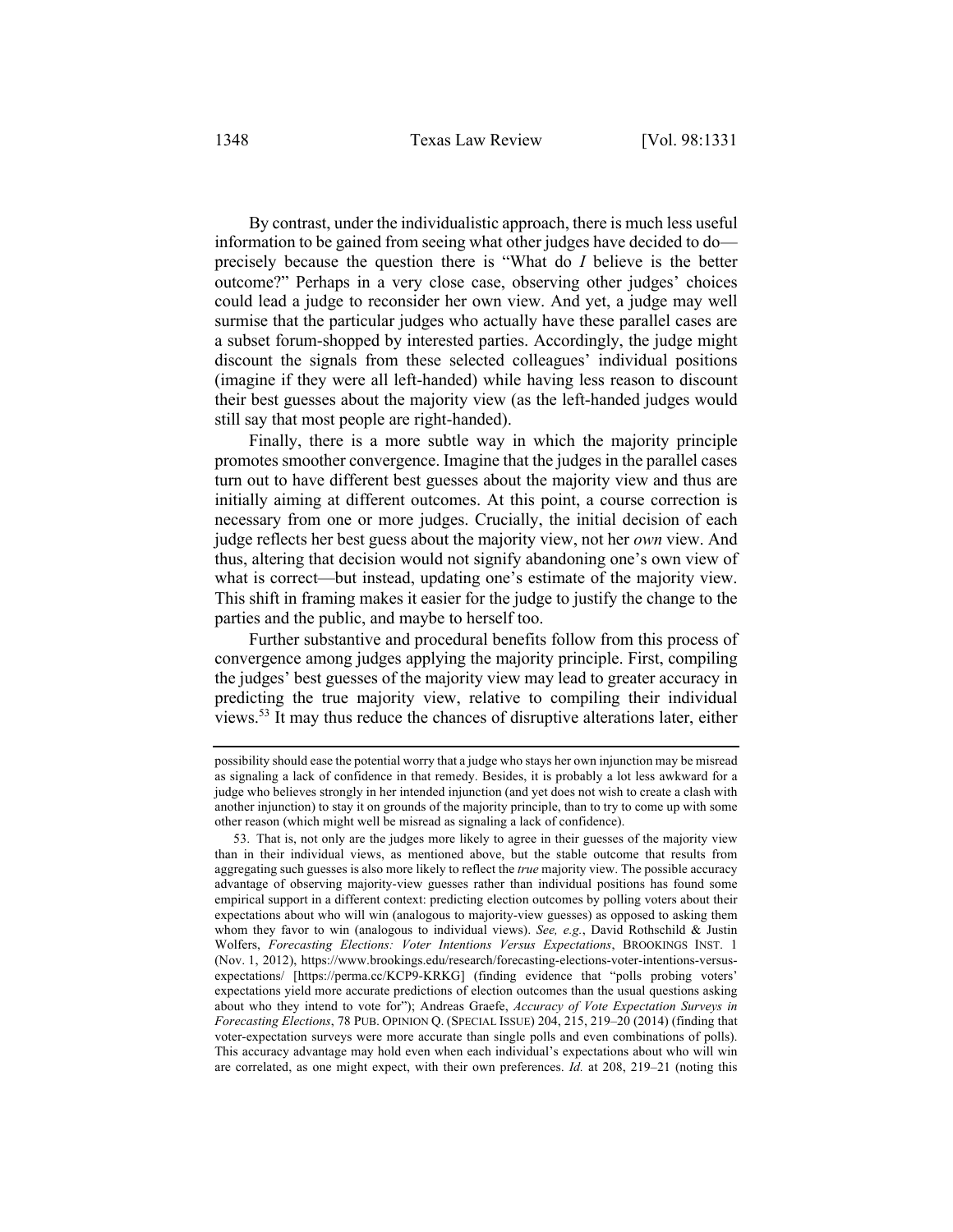as new district judges weigh in or as the appeals courts take up the cases.<sup>54</sup> Moreover, it may be easier for a sense of legitimacy to attach to such an outcome than one that reflects a judge's individual view.<sup>55</sup> Such relative legitimacy may be useful for fostering public acceptance or understanding. It may also ease acceptance by fellow judges.<sup>56</sup> After all, by definition, this approach aims to minimize the number of judges who would disagree.

#### *D. Alternative Principles?*

Thus far, the comparison has been between the majority principle and the default approach. But other conventions are also possible, and it is worth examining three variations that may also be salient enough to serve as plausible focal points in the coordination game. Despite some salutary qualities to each, however, none seems as promising overall as the majority principle already proposed.

The first alternative is a sort of variation on the majority principle in which each judge is making a best guess only about the views of the specific judges who are *actually* deciding existing parallel cases (rather than an imagined majority view among all district judges who could in theory hear an overlapping case). At first blush, it may seem much easier for a judge to guess what a handful of known colleagues would believe to be the better outcome than to imagine the larger universe of relevant district judges. But

problem of "wishful thinking" but still finding that voters' expectations predicted election outcomes better than their intentions). And "surveys of voter expectations can still be quite accurate, even when drawn from non-representative samples." Rothschild & Wolfers, *supra*, at 2. Moreover, the relative accuracy advantage is heightened when the sampled population is small—which one might analogize to the small number of judges with parallel cases. *See id.* (explaining that "[t]he expectations question performs particularly well . . . when small samples are involved").

<sup>54.</sup> Although I have somewhat simplistically labeled such accuracy a "substantive" advantage in part on the assumption that reflecting the true majority view is desirable, it is of course possible to recognize the benefits as mainly "procedural" in the ways noted here—say, if one is agnostic or doubtful about whether majority rule in judicial decisionmaking tends to lead to substantively good results.

<sup>55.</sup> Perhaps the current criticism of nationwide injunctions imposing "the views of a single judge" on everyone might not have the same ring if it were a complaint about "a single judge's best effort at reflecting what most judges would do." *See, e.g.*, Nicholas Bagley & Samuel Bray, *Judges Shouldn't Have the Power to Halt Laws Nationwide*, ATLANTIC (Oct. 31, 2018), https:// www.theatlantic.com/ideas/archive/2018/10/end-nationwide-injunctions/574471/ [https://perma.cc /VB5D-XL7B] (posing the question, "Can one judge really impose his ruling from one coast to the other?" and critizing the practice of nationwide injunctions on various grounds, including foreclosing the airing of multiple judges' views). Public acceptance of a judge's ruling may also depend on a variety of other factors, of course, not least the partisan identification of the judge say, as a "Bush judge" or a "Clinton judge." *See generally* Bert I. Huang, *Judicial Credibility*, 61 WM. & MARY L. REV. 1053 (2020) (reporting findings of a survey experiment made possible by the fact that district judges appointed by Presidents George W. Bush and Bill Clinton both ruled against the Trump Administration in similar ways, in the DACA cases).

<sup>56.</sup> As Professor McAdams has argued, legitimacy may enhance a rule's focal quality and vice versa. MCADAMS, *supra* note 33, at 119–27 ("[T]he focal point power might help to explain how law can first obtain legitimacy and . . . legitimacy might help to explain what it is about law that is focal.").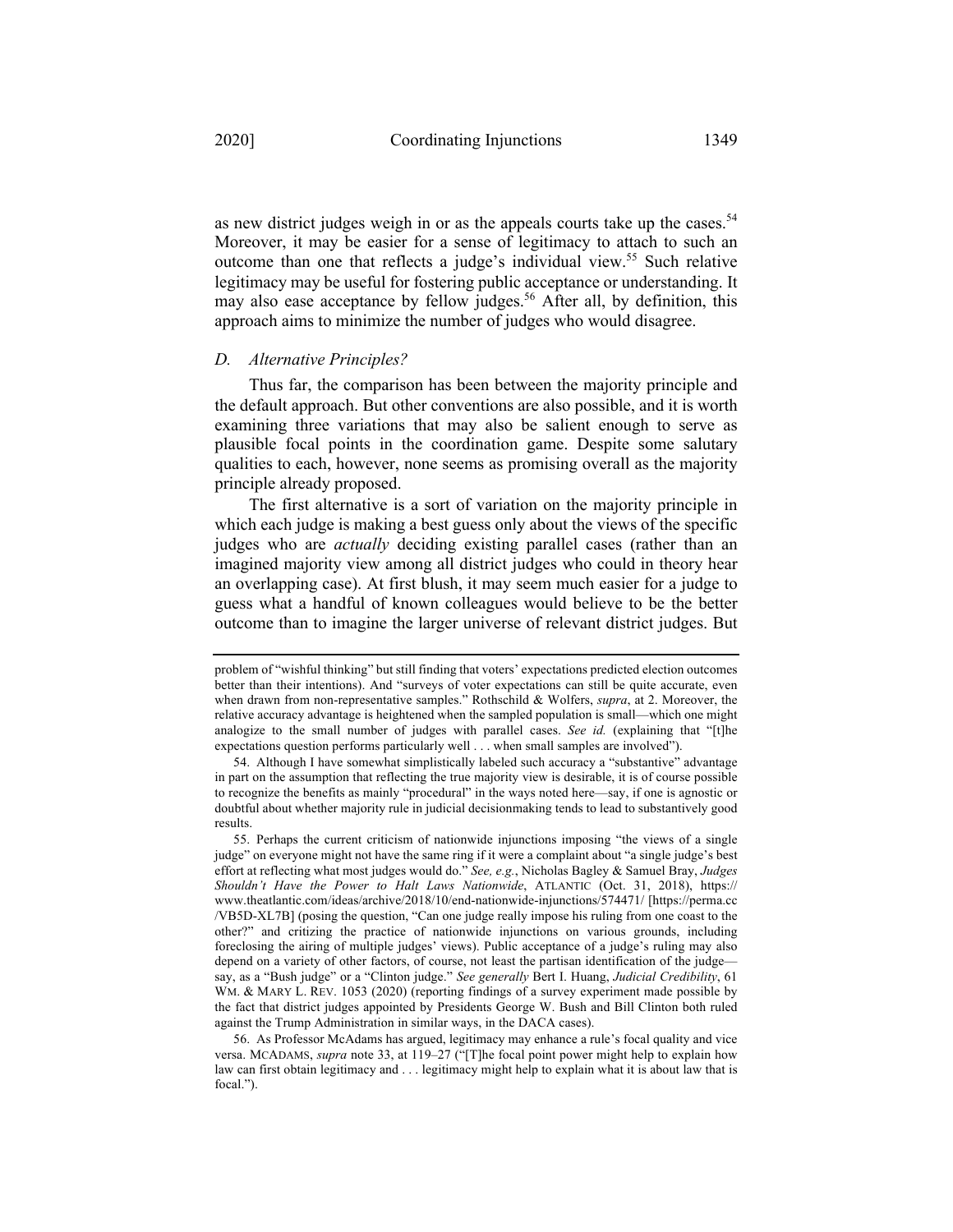the specific-judges approach also seems to demand more precise estimation, whereas the original majority principle may invite the use of heuristics,  $57$  thus easing the task. Moreover, focusing only on those specific judges with parallel cases may reward forum-shopping; it may even spur the filing of more cases before selected judges in order to "stack" that subsample.<sup>58</sup> By contrast, focusing on the whole population of potentially relevant judges should tend to have the opposite effect, reducing the motivation for forumshopping.<sup>59</sup> And more generally, a population-based guess would not be pushed about by the appearance of newly filed cases or the disappearance of cases dismissed along the way.

Adopting the original majority principle may require greater judicial fortitude, however, if the judges with actual cases were all chosen precisely for holding views known to differ from most judges. Supposing such a lineup of minority-view judges were in agreement with each other, there would be no risk of conflicting injunctions. And yet under the majority principle, all of these judges would be asked to explain that they were staying the relief they believed to be warranted because they were guessing that yet *other* judges would see things differently.<sup>60</sup> Following the majority principle still entails the advantages noted above, but it may be a lot to ask of judges who already know that they agree with each other. $61$  What may be gained by a general commitment to the original majority principle, however, is (again) some reduction in the incentive to forum-shop to these judges in the first place.

A second alternative is for each judge to base her issue-or-stay decision on her best guess of what most judges think the Supreme Court would do. This formulation might seem to combine the advantages of a majority-based

60. In theory, it is also possible that each of these judges was forum-shopped for being likely *not* to issue any relief at all; but this is not how forum-shopping usually works, and in any event, one would not worry about the risk of a clash of injunctions in such a scenario. (To be clear, this possibility is distinct from a court that is asked to issue an injunction supporting or restoring an original state of affairs—for example, the district court in Texas in the DACA cases much discussed above.)

<sup>57.</sup> As suggested above, it seems plausible that a judge would approach the task by assessing where she herself stood among fellow district judges, either imagined as a general population or represented by those whom she knows.

<sup>58.</sup> It may seem a bit ironic that the occurrence of forum-shopping might actually improve a judge's guesses about what those specific colleagues would believe to be the better outcome.

<sup>59.</sup> This is not to claim that it will eliminate forum-shopping, of course. Among other reasons, as noted, there may be a positive correlation between a judge's own view and her best guess of the majority view. Moreover, recall that even while applying the majority principle in deciding whether to issue or stay an injunction, judges will still be expressing their own views of the merits of the underlying case in their opinions. And thus, forum-shopping may still be valuable as a way of promoting the airing of those judicial views.

<sup>61.</sup> A more palatable option for such a scenario may be suggested by the pattern of *partial* stays in the recent "sanctuary cities" cases. *See supra* note 19 (detailing these partial stays). In those cases, even as it became clear over time that virtually all courts with parallel cases would likely rule against the Government in similar ways, a pattern nonetheless emerged in which each court (both district and circuit courts) articulated the nationwide injunction that it would order—while staying it except as to the immediate plaintiff or to a limited geographic area. *See supra* note 19.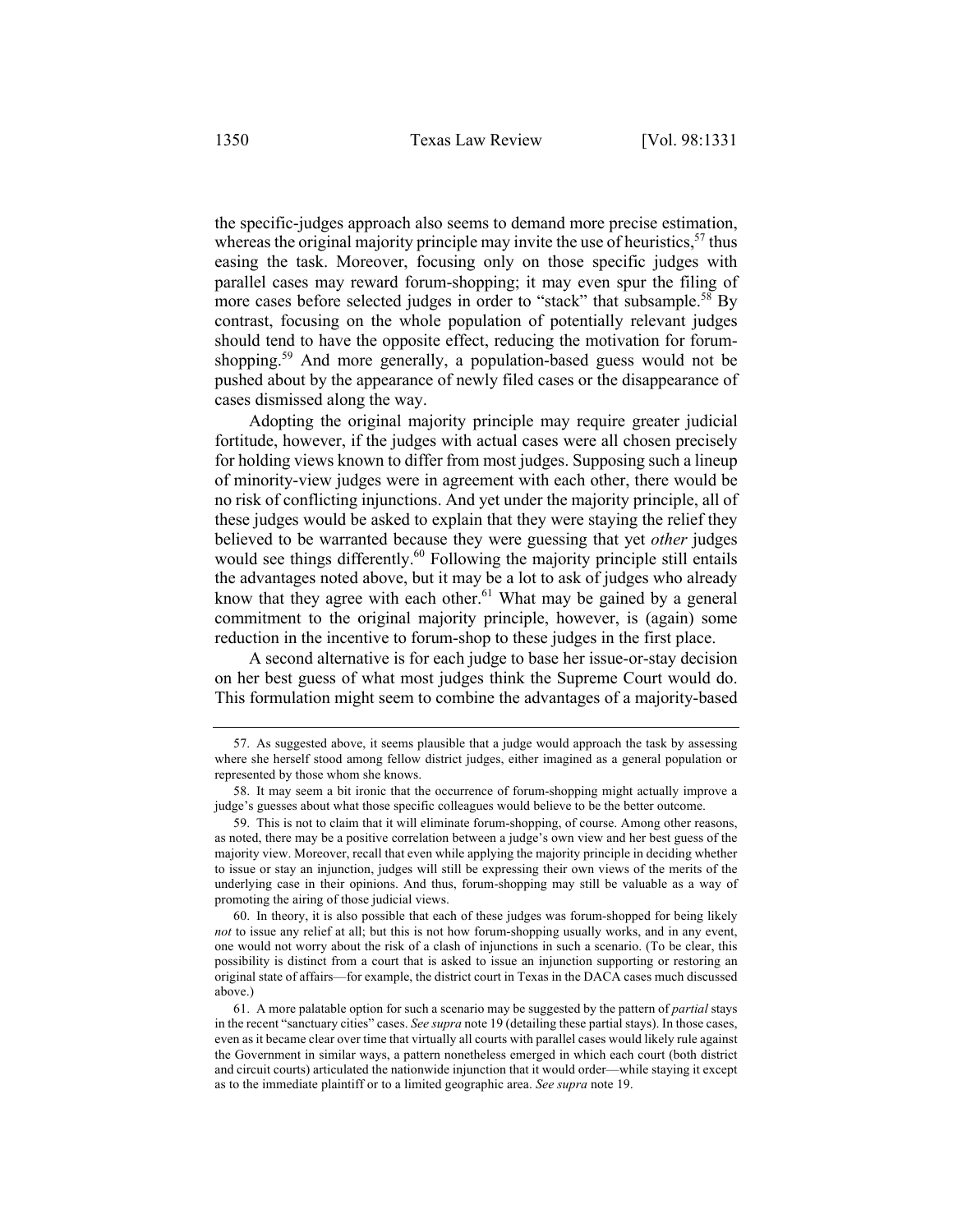approach with a forward-looking awareness that, for some cases, the Supreme Court will have the final say and that the lower courts should be approximating that result from the outset. This formulation seems less useful than the original majority principle, however, for a couple reasons. First, district judges often are asked to do things the Supreme Court generally does

not do; for example, it may seem somewhat odd to ask what kind of preliminary injunction the Court would issue. $62$  Second, in cases where the Court does have a discernible view relevant to the issue-or-stay decision, then this input is already subsumed in guessing what a majority of district judges would do if one sensibly assumes they would follow the Court's lead.<sup>63</sup>

A third alternative is that all judges should, out of an abundance of caution or as an extreme version of comity, stay any intended injunctions if there is a chance of a clash, until a definitive resolution is supplied by the relevant higher court. This is just the unstable outcome of  $\{stay A, stay B\}$ already discussed in Part I. It is unstable because each judge would prefer to issue her own intended injunction, feeling compelled to grant relief as long as it will not clash with another order (say, if the other judge is staying anyway). Thus, the intuitive attractiveness of such an all-stay-pendingappellate-resolution approach would tend to be undermined by its likelihood of failure, unless the relevant higher court weighs in fast enough. Moreover, especially in cases challenging a new government action, it probably won't help persuade district judges to maintain an all-stay holding pattern to argue that such an approach has the special advantage of preserving the "status quo"—for the obvious reason that the whole point of a preliminary injunction is to preserve an *earlier* "status quo," the state of the world before this latest government action. 64

<sup>62.</sup> This seems true even if the Court does sometimes adjust lower-court orders on an emergency basis, and so there might be a bit of suggestive data to consult. *See, e.g.*, Wolf v. Cook Cty., 140 S. Ct. 681, 681 (2020) (Sotomayor, J., dissenting from grant of stay) (noting apparently increasing willingness of the Court to grant the Administration's requests for emergency stays of injunctions, including in this case); Dep't of Homeland Sec. v. New York, 140 S. Ct. 599, 599 (2020) (staying injunction); Barr v. E. Bay Sanctuary Covenant, 140 S. Ct. 3, 3 (2019) (staying injunction). For historical instances of the Court itself issuing temporary or preliminary injunctions that barred application of a federal law against parties beyond the plaintiffs during the 1910s and 1920s, see Sohoni, *supra* note 11, at 943–55.

<sup>63.</sup> Moreover, if the Court's position is clear enough on such a determinative issue, then it seems unlikely there would be a danger of conflicting injunctions in the first place.

<sup>64.</sup> This scrambling of the baseline is illustrated by Justice Sotomayor's observation in her recent dissent against the Court's stay pending appeal of a preliminary injunction in the Northern District of Illinois that would otherwise have barred a new administrative rule from taking effect solely in that state:

In sum, the Government's only claimed hardship [in arguing for the stay] is that it must enforce an existing interpretation of an immigration rule in one State—just as it has done for the past 20 years—while an updated version of the rule takes effect in the remaining 49.

*Wolf*, 140 S. Ct. at 683 (Sotomayor, J., dissenting from grant of stay). It is also illustrated by how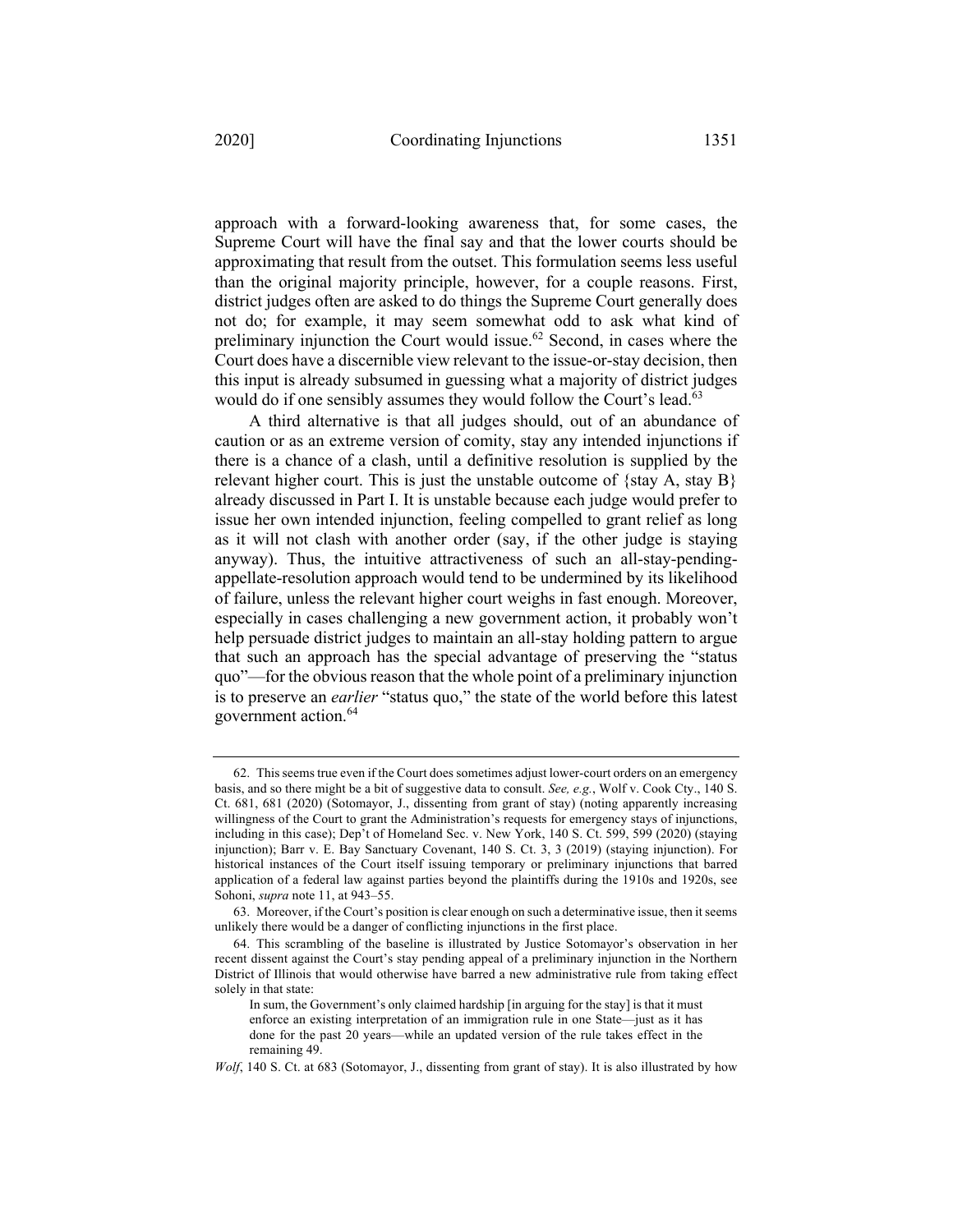It may thus be more promising to think of an all-stay combination as a sensible, if cautious, starting point for district judges before they themselves collectively shift to one of the stable outcomes, {stay A, injunction B} or  $\{$ injunction A, stay B $\}$ —ideally, based on the majority principle.<sup>65</sup> And such an approach becomes all the more compelling in a *sequential* version of the problem, a story involving path dependence, which we turn to next.

#### III. Extensions and Limitations

What if one judge issues an injunction first? Won't the others feel a need to act consistently with whatever that judge has ordered? And what happens to an equilibrium when an appeals court reverses a district court? This Part addresses these important extensions. It then acknowledges the limitations of this Article's analysis, including the crucial assumption that judges care enough about conflicting injunctions to want to avoid them.

#### *A. The First-Mover Advantage*

Even when parallel cases are brought before multiple courts around the same time, judges do not generally issue orders simultaneously. Thus, some judges will already know what at least one of their colleagues has decided to do by the time of their own decisions. And because of their aversion to a clash of injunctions, there may be a path dependence in which all later judges match (or do not conflict with) that first injunction. One might note, for example, that in the DACA cases, the resulting set of coordinated orders aligns with the specific contours of the injunction issued by the first judge in California.<sup>66</sup> The judge in New York matched it exactly.<sup>67</sup> After the judge in D.C. declared that vacatur was appropriate (implying relief going beyond the earlier injunctions), he soon clarified that his vacatur was to be stayed in part

both the D.C. and Texas district courts in the DACA cases used the term "status quo" to refer to the even later state of the world when the two matching preliminary injunctions were already in place. *See* Texas v. United States, 328 F. Supp. 3d 662, 741 (S.D. Tex. 2018); NAACP v. Trump, 321 F. Supp. 3d 143, 146 (D.D.C. 2018) (mem. op.); *see also infra* notes 69–70 (detailing these courts' references to "status quo").

<sup>65.</sup> One possible variation involving partial stays is (again) suggested by an emergent practice in which the federal courts are articulating the nationwide or universal injunctions that they believe to be appropriate, while staying them except as to the immediate plaintiffs (for whom the injunctions do take effect) or except as to a limited geographic area. *See supra* note 19. To speak in terms of the framework illustrated in Figure 1, such an all-*partial*-stay approach may be more "tolerable" to the issuing courts because at least the immediate plaintiffs do get relief. Yet, it fits this framework nonetheless because the court would still prefer for the nationwide or universal injunction to go fully into effect (or else it would have crafted a narrower injunction).

<sup>66.</sup> The specific contours were that the government would continue to process DACA renewals but did not need to restart the process of accepting new applications for DACA status. Regents of Univ. of Cal. v. U.S. Dep't of Homeland Sec., 279 F. Supp. 3d 1011, 1048 (N.D. Cal. 2018), *aff'd*, 908 F.3d 476, 486 (9th Cir. 2018), *cert. granted*, 139 S. Ct. 2779 (2019).

<sup>67.</sup> *See* Batalla Vidal v. Nielsen, 279 F. Supp. 3d 401, 437 (E.D.N.Y. 2018), *cert. before judgment granted*, 139 S. Ct. 2773 (2019).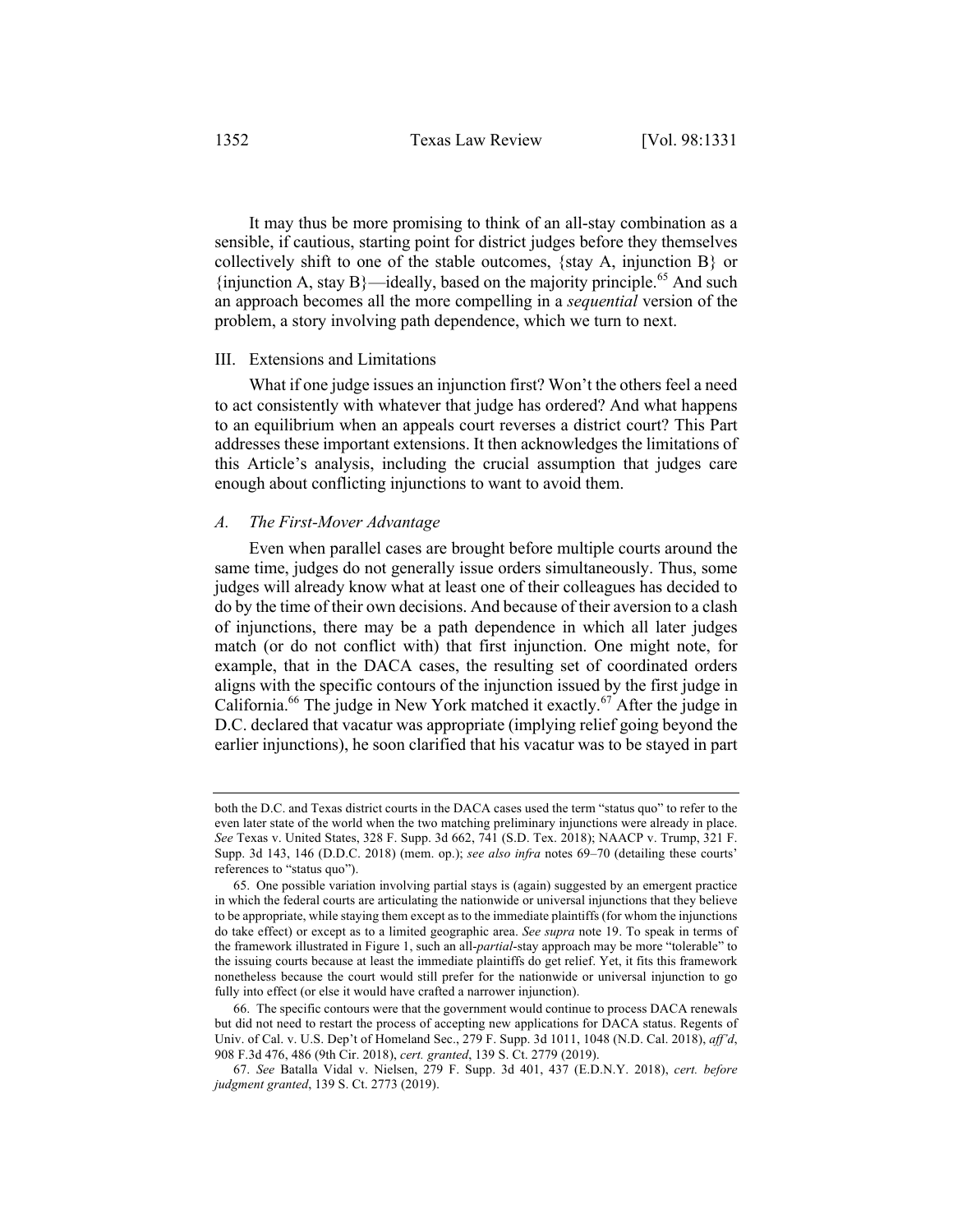in a way that again matched the earlier injunctions.<sup>68</sup> Even more dramatic was the decision by the judge in Texas: despite having expressed a view on the merits that DACA itself is unlawful, he nonetheless denied the Government's request for an injunction ending DACA, thereby averting a clash of contradictory orders. 69

Path dependence is not inevitable, however, for the simple reason that the first judge (or any judge) can always modify her initial choice. That is why the coordination game described in Part I, in which judges are described as deciding contemporaneously, remains a useful analytical device. And yet, it is also possible that in some cases, the costs of alteration are perceived to be high, say, because that first injunction creates reliance interests or because a shift to a different equilibrium would create confusion.<sup>70</sup> If so, the first injunction may have a sticky quality that pulls later orders into alignment. If nobody expects that initial order to be altered, then such an alignment will be stable; it may be hard to dislodge, unless the judges all agree to change their orders at the same time.

But allowing such a first-mover advantage to be exercised without a higher-level guiding principle seems to invite a twisted mix of forumshopping and racing-to-a-remedy by strategic parties. And even without such manipulation, the first court to reach the remedial stage might be in that position precisely because it has less of an evidentiary record to grapple with (say, about the relevant equities and hardships). More generally, information about the universe of parallel cases, and about what is at stake, may accumulate over time.

<sup>68.</sup> *See* NAACP v. Trump, 321 F. Supp. 3d 143, 146 (D.D.C. 2018) (mem. op.) ("The Court will stay its order [of vacatur] as to new DACA applications and applications for advanced parole, but not as to renewal applications."), *cert. before judgment granted*, 139 S. Ct. 2773 (2019).

<sup>69.</sup> Texas v. United States, 328 F. Supp. 3d 662, 741–42 (S.D. Tex. 2018) (mem. op.). The judge explained:

This Court does not necessarily agree with some of the reasoning (and the bases given for the decisions made) by the other courts that have addressed the rescission of DACA. Nonetheless, in each case in which an injunction or order of vacatur was issued and in this case in which an injunction is not being issued, the purpose of the orders was to maintain the status quo until a definitive decision could be reached. If this Court were to grant an injunction, it would upset that balance.

*Id.* Based on the context, it would appear that the mentioned "status quo" was that DACA renewals (but not new applications) would continue to be processed.

<sup>70.</sup> This appears to have been a consideration for the judge in D.C. in issuing a partial stay of vacatur two weeks after his initial ruling vacating the rescission. NAACP v. Trump, 321 F. Supp. 3d 143, 146 (D.D.C. 2018) (mem. op.) (expressing concern about aggravating the confusion surrounding the status of the DACA program); *see also supra* note 28 (detailing this judge's rationale); *cf.* Priscilla Alvarez, *The Immigration Fight That May Soon Land in the Supreme Court*, ATLANTIC (Aug. 23, 2018), https://www.theatlantic.com/politics/archive/2018/08/daca-trumpsupreme-court/568174/ [https://perma.cc/B46R-3SH7] ("Immigrant-advocacy groups, such as United We Dream, are encouraging recipients to apply for renewal despite the confusion around current litigation.").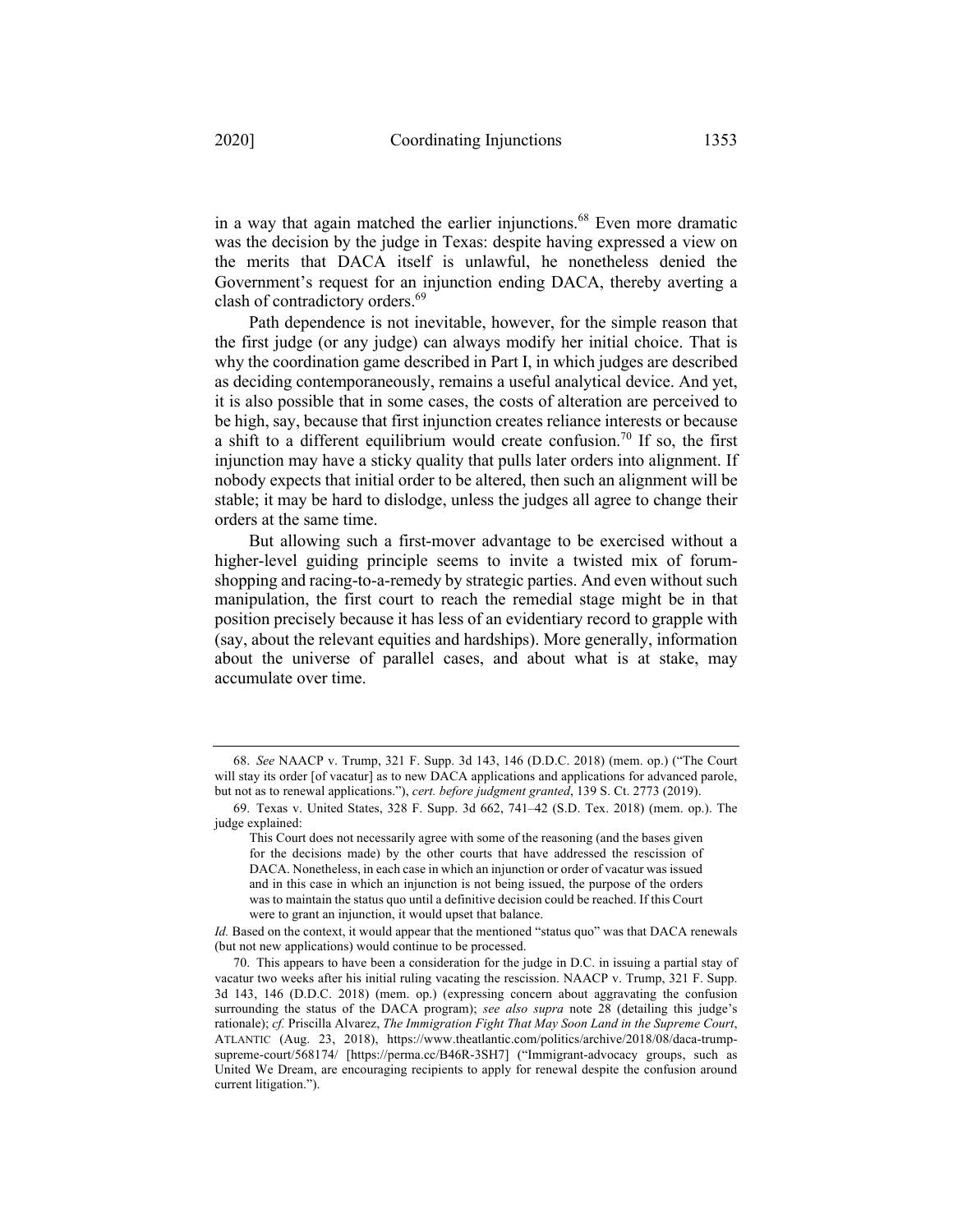Thus, I would argue that any judge who thinks she might be the first to issue an injunction should adopt the majority principle.<sup>71</sup> Moreover, she should also be willing to update her guess (if feasible), were it to become apparent that most of her colleagues with parallel cases are guessing differently about the majority view.

Procedural benefits follow. If it is widely known that judges would be applying this majority principle *even if* they were the first to decide, then the incentives for forum-shopping litigants to race to the courthouse might be reduced. In addition, adopting the majority principle is an even stronger expression of comity by the judge, in this sequential story: she is essentially disavowing her own first-mover advantage relative to her colleagues (even if in fact she retains the advantage) because she is choosing not to impose her own view. Rather, she is offering her best guess of what would happen "if all of us judges were deciding this altogether."

One might say that her first-mover advantage is transfigured into a form of leadership in norm-creation, as she would also be announcing a comitybased convention for others to follow.<sup>72</sup> Furthermore, this first judge's willingness to update her own guess (as more information becomes available) would amount to truly relinquishing her first-mover advantage. In effect, it brings the coordination problem back to the simultaneous-move version originally described, restoring a symmetry among the judges that befits the ideals of collegiality and parity.

One way for this first judge both to signal such a willingness to adjust and to enable it as a practical matter is initially to stay her injunction (if any) while also expressing her best guess of the majority view. As other judges do the same, they will all start to see what their colleagues' guesses are (while any injunctions are stayed). As we know, such an all-stay outcome is unstable. But here, it is intentionally so.<sup>73</sup> From this

<sup>71.</sup> This is consonant with the foregoing analysis (which assumed contemporaneous decisions) because any judge who has not yet observed what the other judges will decide is, in effect, in this position of possibly being the first. But to be clear, in the sequential story, asking the first judge to adopt the majority principle is potentially asking her to go *off-equilibrium*, if her more selfinterested choice would be to use her first-mover advantage instead to impose her preferred outcome on all later judges. (By contrast, in the simultaneous-move story explored in Part I, the majority principle is a way of *choosing an equilibrium* among multiple options.)

<sup>72.</sup> And needless to say, it will be more likely that the resulting stable outcome reflects the true majority view—because that is her aim—even if there is path dependence after she issues her injunction. *See supra* subpart II(D).

<sup>73.</sup> The instability is useful here because the alternative would be to dislodge a self-reinforcing outcome, which would require all the judges involved to switch at the same time. If communication among judges is acceptable practice in such situations, then simultaneous switching would be relatively easy; even so, whether an all-stay starting point is better than a first-injunction starting point is an open question, one that depends on the hardships to interested parties entailed by each of the outcomes as well as the costs of changing course.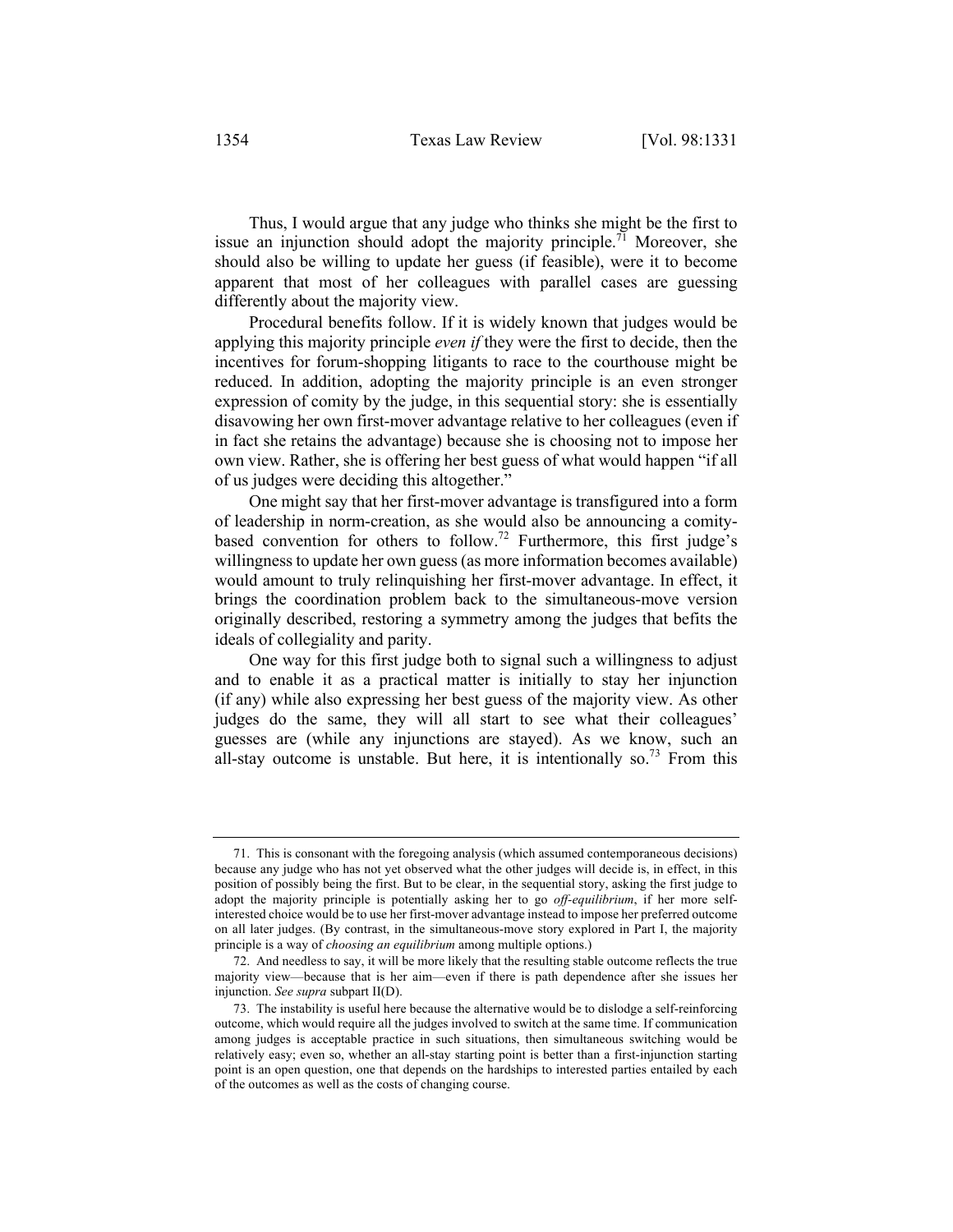staging point, the majority principle can guide the judges collectively toward agreement on who should be maintaining their stays and who should be lifting theirs.

#### *B. Appeals*

Appellate review of equitable relief tends to be limited and deferential and it should remain so when the appeals court is reviewing a district judge's decision (to issue or to stay her injunction) based on the majority principle. This Article's general prescription for the appeals courts is to aid, or at least not hinder, the district courts in solving their coordination problem. In particular, appeals courts should respect the district courts' use of the majority principle. When necessary, they might reinforce its use by encouraging or directing district courts to follow the principle.<sup>74</sup> But the appeals courts should rarely, if ever, upset the stable outcomes that emerge from district courts already coordinating among themselves by following the principle. This can be done even while the appeals courts are fulfilling their own role in law declaration—and thus, even if a circuit split emerges on the underlying merits. For illustrations, consider the following.

Suppose an appeals court rules in a way that leans in favor of a preliminary injunction being issued. If it is affirming a district court that has already issued or stayed such an injunction based on the majority principle, then it should leave that injunction or that stay in place.<sup>75</sup> But if it is reversing a district court that had originally ruled against any relief, then it should remand, in which case the district court would then follow the majority principle in either issuing or staying the injunction implied by the appellate ruling.<sup>76</sup>

If the appeals court rules in a way that leans against relief, there is certainly no worry about creating a conflict of injunctions. For example, suppose an appeals court decides to reverse the tentative merits ruling that supports a district court's preliminary injunction. On its own, such a reversal does not worsen the risk of conflicting injunctions (at most, it would be lifting an injunction). And if there are matching concurrent injunctions in place, then there should be no change in the real-world outcome because the courts

<sup>74.</sup> A norms-reinforcing role for the appeals courts to play may become especially useful in scenarios when it becomes clear that one or more of the district judges with the parallel cases does *not* care about clashing with others (much less about bothering with the majority principle). For further discussion, see *infra* subpart III(C).

<sup>75.</sup> If the district court has issued an injunction that seems consistent with the majority principle, but without articulating it, the appeals court could affirm on the basis of the majority principle or remand for the district court to consider it expressly.

<sup>76.</sup> In the DACA cases, this was the posture of the Fourth Circuit decision. *See* CASA de Md. v. U.S. Dep't of Homeland Sec., 924 F.3d 684, 706 (4th Cir. 2019) (reversing the district court in Maryland and remanding for further proceedings).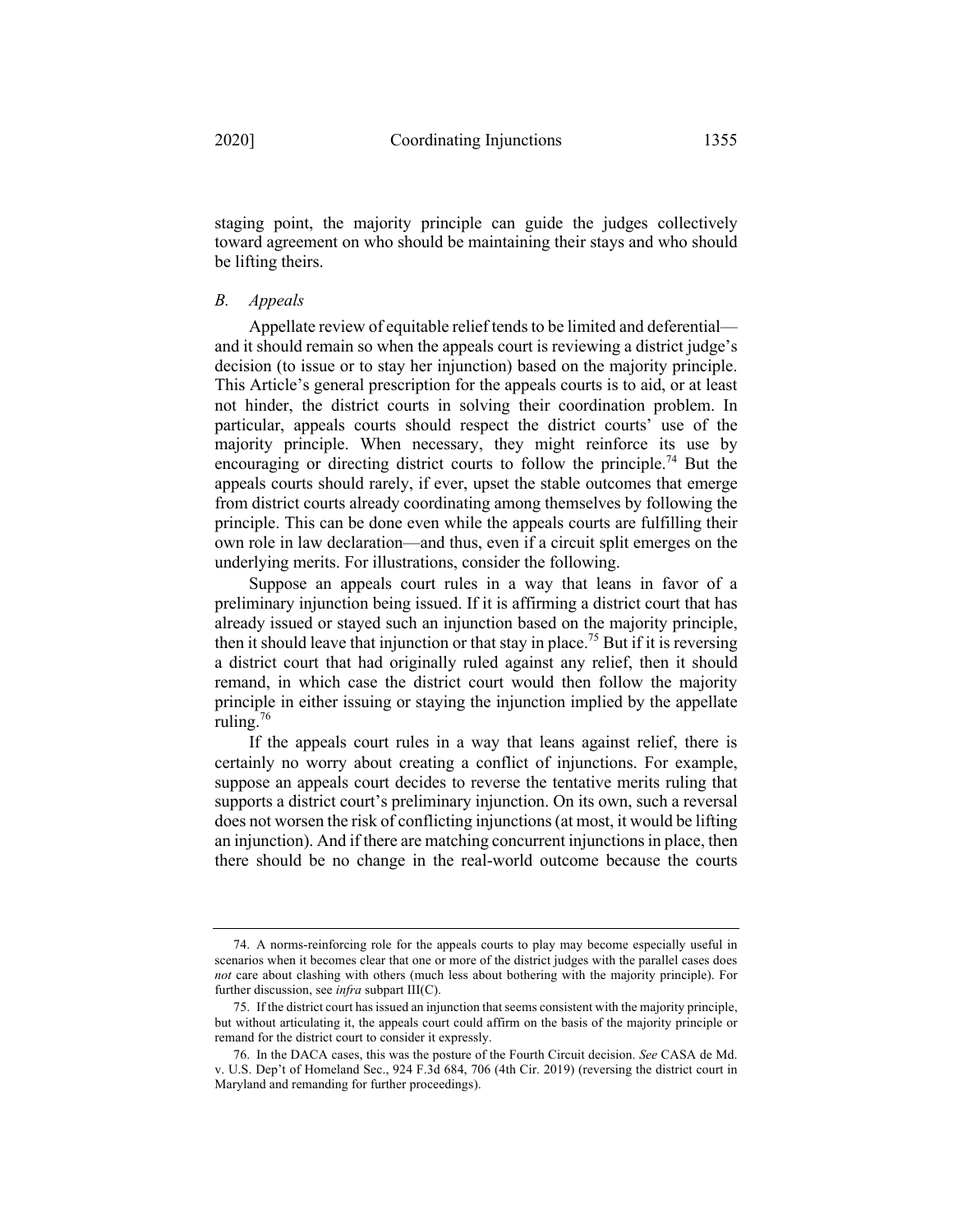remain in equilibrium.<sup>77</sup> Indeed, this may be a good reason for multiple courts to issue matching concurrent injunctions, as we have seen in the DACA cases.78

But a trickier situation arises if the district court being reversed is the *only* court that has issued the injunction. Now the question arises for any other court that has been staying a contrary injunction whether it should lift its stay (after all, there is no longer a danger of conflicting injunctions). The default answer I propose is "no," if the stay was put in place based on the majority principle, especially if it remains possible that another district court with a parallel case (and also based on the majority principle) may yet issue an injunction similar to the one erased by the appeals court. But one might also ask whether every other judge should now update her best guess about the majority view based on the appeals court's ruling. Again, the default answer I propose is "no," if what was being corrected in the reversal was not the district judge's guess about the majority view but rather her guess about

<sup>77.</sup> For example, in the DACA cases, if the Second Circuit had reversed the judge in New York in a way that required it to lift its preliminary injunction, the same injunction issued by the judge in California would still have remained in place, thereby maintaining the stability of the existing outcome.

<sup>78.</sup> *See* NAACP v. Trump, 321 F. Supp. 3d 143, 148 (D.D.C. 2018). The judge made special note of the usefulness of concurrent injunctions and orders:

And although there are currently two preliminary injunctions in place requiring DHS to continue accepting renewal applications, as the Court has previously noted, 'those injunctions are both on expedited appeals and hence could be reversed in the not-toodistant future.' . . . This Court's order—which, unlike the preliminary injunctions entered in parallel litigation, is a final judgment—will therefore prevent irreparable harm to plaintiffs and all current DACA beneficiaries should those other injunctions be reversed. Hence, it will not be stayed as to renewal applications.

*Id.* (internal citation omitted). For the application of a similar logic to damages and noting that if multiple awards of damages can be run concurrently, appellate reversal of one of the awards would not change the amount actually paid, see Bert I. Huang, *Concurrent Damages*, 100 VA. L. REV. 711, 744–47 (2014).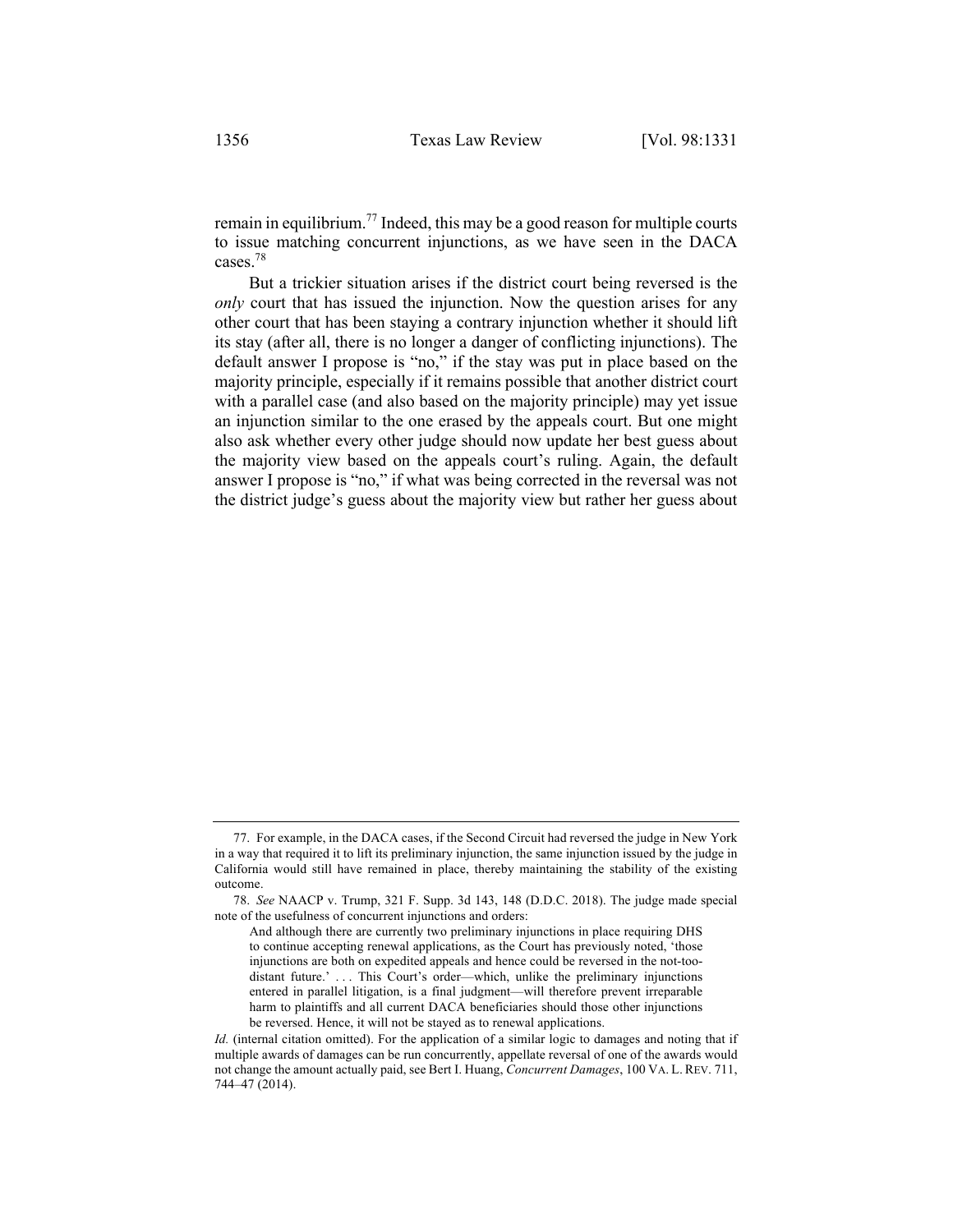that (sole) circuit court's view on an underlying merits question in that case.<sup>79</sup> An especially helpful appeals court might even make clear in its opinion that it is not disturbing the former.

More generally, this distinction between regulating a district court's use of the majority principle in its issue-or-stay decision and regulating the underlying merits is what allows the majority principle to continue to be useful even when a circuit split emerges on the latter. Just as district courts can expressly disagree about the merits (or the ideal remedy) even while following the majority principle in their issue-or-stay decisions, so too can *circuit courts* expressly disagree about the merits (or the ideal remedy) while allowing the district courts to continue following the majority principle.<sup>80</sup>

#### *C. Heterogeneity*

An important limitation of this Article's scope lies in a crucial assumption: that every judge with one of the parallel cases is averse to a clash of injunctions, seeing it as the worst outcome—and in particular, worse than staying her own intended injunction while a different one is issued. In the present story, this assumption is responsible for the inherent instability of a conflicting-injunctions outcome; it is the reason judges always seem to manage to avoid it.

<sup>79.</sup> This default might be overridden if an appeals court says that it is in fact correcting the district court's best guess about the majority view. If so, then one district court's best guess has officially been changed, and the relevant district judges may wish to assess whether their calls about the majority view were so close that one changed data point is enough to tip them to the other side. But I would urge appeals courts not to interfere in this way. It is not an obvious institutional competence of theirs to outguess district judges about what district judges would do. And the risk of creating confusion for other district judges—and possibly a disruption to a stable outcome—does not seem to be worth it. After all, the immediate tasks at hand for the appeals court (law declaration and the lifting of this one district court's injunction) have been accomplished.

<sup>80.</sup> Notably, "percolation" about the merits (or about the remedy) can thus continue among both the district courts and the circuit courts, even while the majority principle is broadly in use. This is not to argue that circuit splits or disagreements among district judges are generally a good thing, but only to point to the reality that some circuit courts today do not shy away from creating splits. There was a time when circuit courts gave more deference (if not quite precedential force) to the rulings of other circuits. *See* Thomas Merrill, *Judicial Deference to Executive Precedent*, 101 YALE L.J. 969, 1008 (1992) ("In effect, a legal interpretation of another circuit is regarded as prima facie correct, and is given more or less deference depending on contextual factors such as the extent of consideration given the issue by which other circuits and how long its precedent has been followed."). My impression is that such a norm has somewhat faded. But if not, or if it returned to prominence, another promising solution might be for district judges to borrow this norm and likewise give deference (when appropriate) to the prior decisions of fellow district judges—at least, when facing a possible clash of injunctions. As the prior discussion of the first-mover advantage in subpart III(A) suggests, such a norm could coexist with the majority principle (the first judge follows the majority principle, and later judges defer to her guess, if appropriate). I thank my colleague Tom Merrill for proposing this possible deference-based solution, as well as for our illuminating conversations about this project more generally.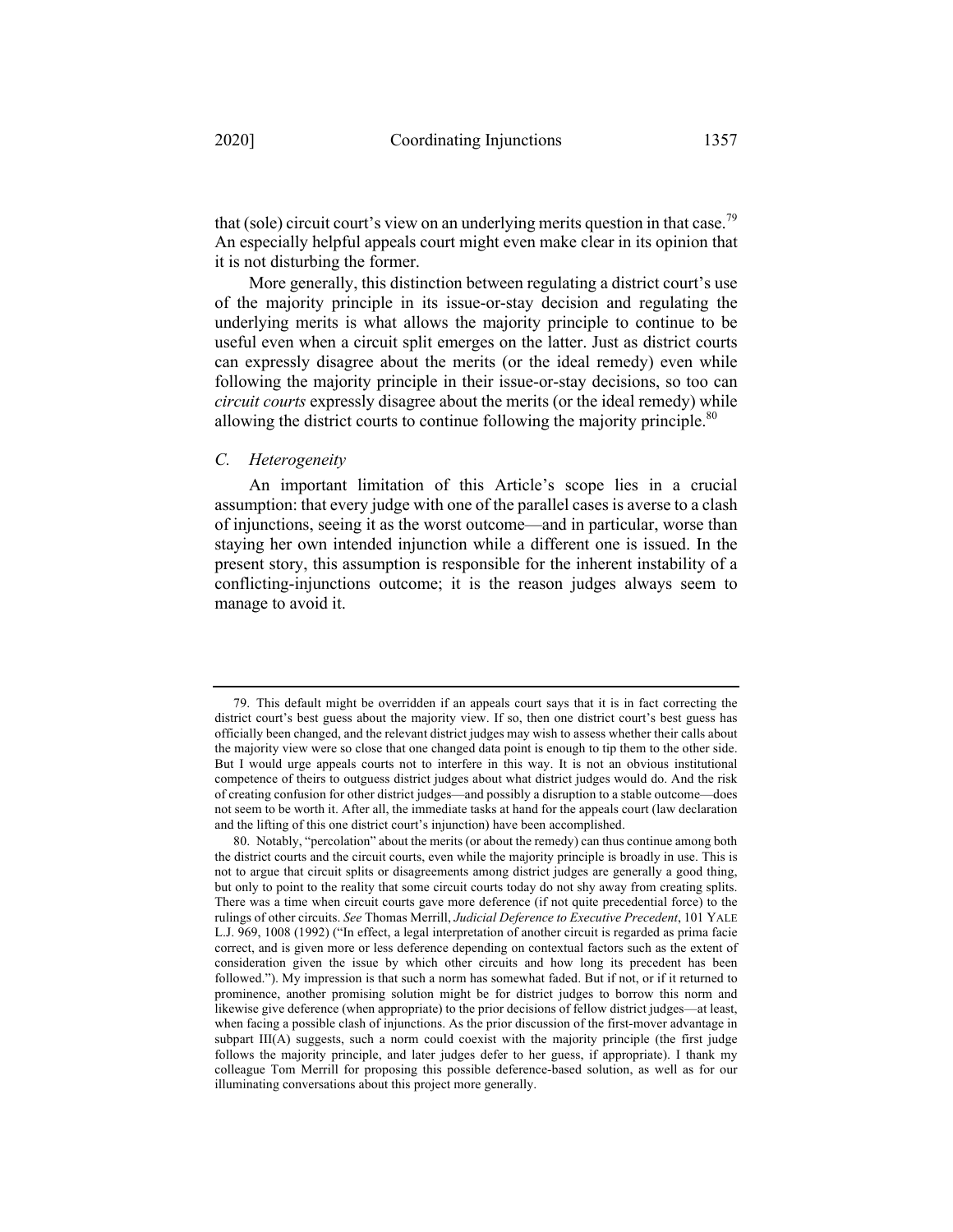To illustrate what may happen if one judge is not much bothered by conflicting injunctions, compare Figure 2 with Figure 3.1. In the latter, Judge C does not suffer a loss of −3 when there is a clash of injunctions, but rather considers it a tolerable 0. Now, Judge C would always rather issue his injunction, regardless of what he expects Judge A to do.<sup>81</sup> Knowing this, and therefore expecting Judge C to issue his injunction, Judge A would rather stay. A single stable outcome is possible: {stay A, injunction  $C$ }. Notice that a clash is still averted, but only because Judge A still cares enough to avert it.<sup>82</sup>

The clash might not be averted, however, if both judges are unbothered by it. In Figure 3.2, Judge C as well as Judge D now consider it to be a tolerable 0 rather than a loss of −3. Here, the judges would each always prefer to issue an injunction. Accordingly, the only stable outcome is the clash of injunctions.

When one or both judges do not care to avert conflicting injunctions, their situation is no longer a coordination game. There is no need for this Article's guidance in setting a convention about who yields because either one judge is forced to yield (as in Figure 3.1) or neither judge will ever yield (as in Figure 3.2). Then the question is whether these scenarios are likely to occur. The latter seems implausible given how rarely an actual clash of injunctions is ever observed, even in situations where judges with opposing views have been forum-shopped by plaintiffs with opposing aims. It is not so easy, based on observational evidence, to reject the former story, in which Judge C will always get his way. But I would speculate that contemporary norms among federal judges strongly disfavor such an unyielding posture.

At least, for now. A future reader may well be musing to herself, "comity—how quaint." But here's what we see today: an epic surge of nationwide injunctions that has thus far dodged any enduring clashes, with district courts and circuit courts alike showing a willingness to innovate to ensure such consonance, if not for the sake of comity then to avoid the costly confusion of incompatible demands.<sup>83</sup> Even if turnover in the judiciary does bring in an occasional Judge C, and even if interested parties are able to forum-shop to him, his impact might still be tempered by appellate review. This is all the more so, if the majority principle comes to be widely adopted, helping to reinforce the current norms it serves.

<sup>81.</sup> If he expected Judge A to stay, then he gains the greater value of 2 from issuing his injunction than of 0 from also staying; and if he expected Judge A to issue her injunction, then he gains the greater value of 0 from also issuing his injunction than of −1 from staying.

<sup>82.</sup> The other outcome that had been an equilibrium before {injunction A, stay C}, is no longer stable because in this variation, Judge C would then prefer to switch to issuing his injunction.

<sup>83.</sup> *See supra* text accompanying notes 1–30 and notes 1–4, 6, 19.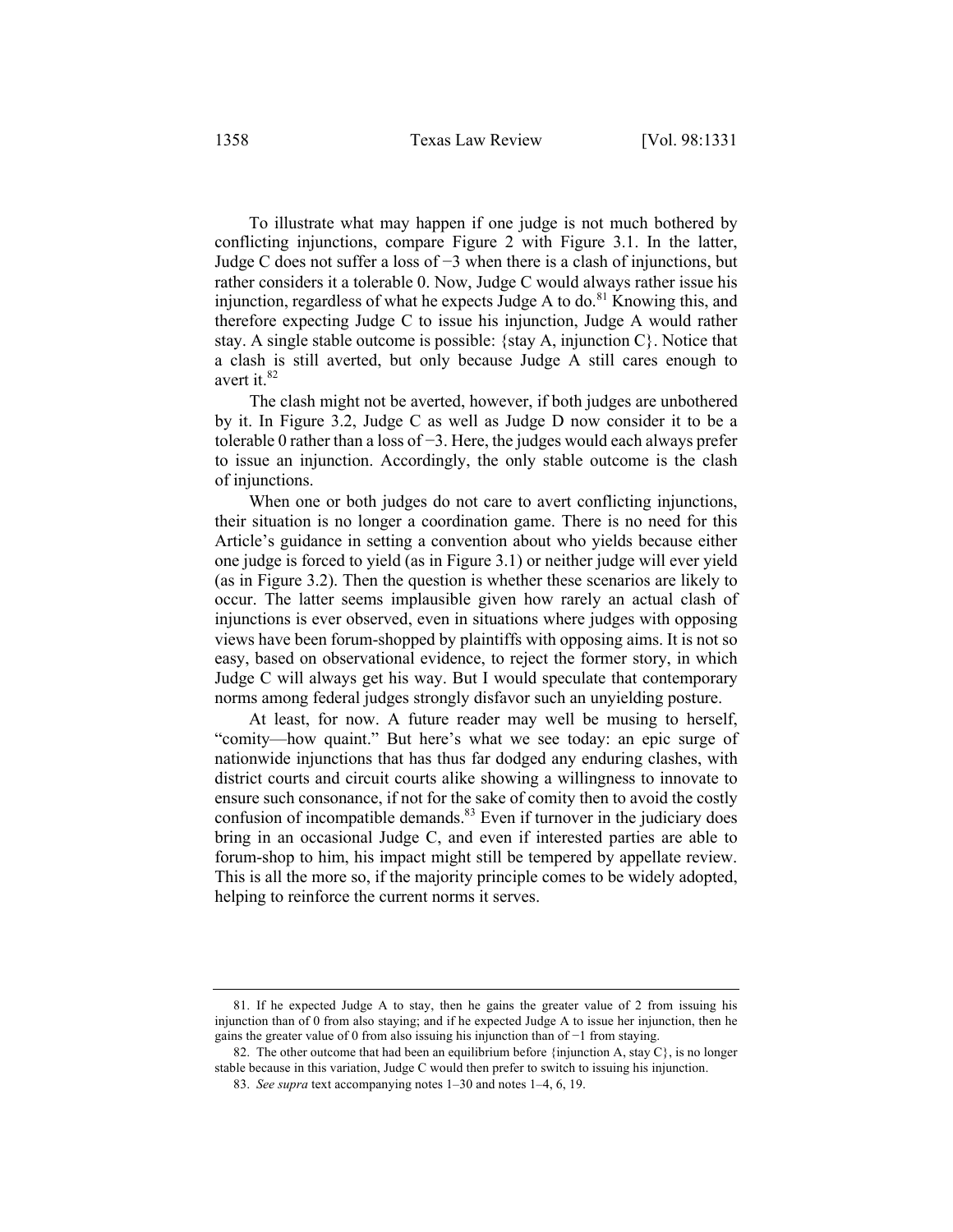**Figure 3.1**

## **Judge C**

Injunction C Stay C



**Figure 3.2**

**Judge C**

|         |              | Injunction C |                |                | Stay C |
|---------|--------------|--------------|----------------|----------------|--------|
| Judge D | Injunction A |              |                |                | $-1$   |
|         |              |              |                | $\overline{2}$ |        |
|         | Stay A       |              | $\overline{2}$ |                |        |
|         |              | $^{-1}$      |                | 0              |        |